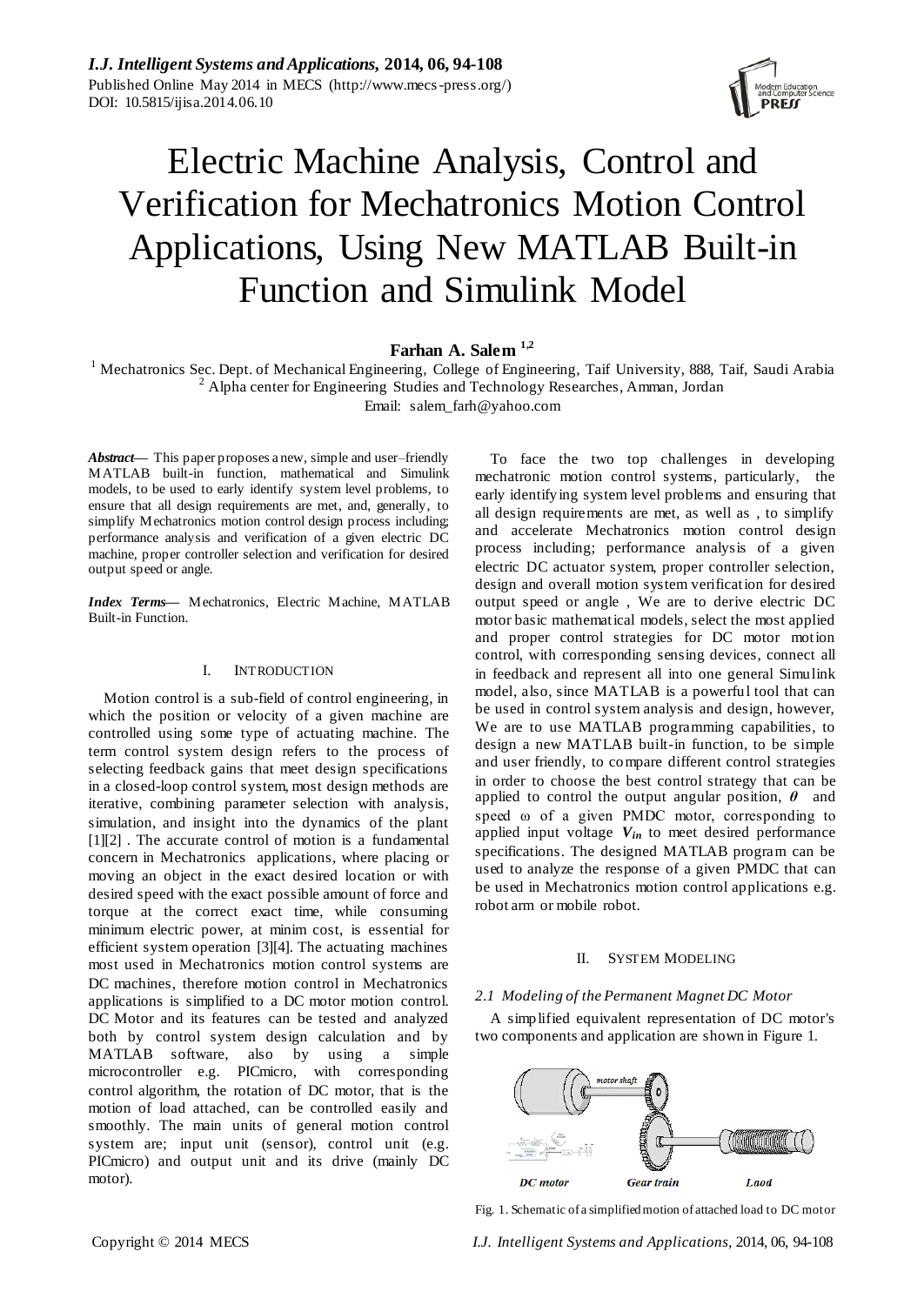The transfer function of DC motor electric component relating input armature current,  $i_a$  and voltage  $V_{in}$ , can be derived by applying Kirchoff's law around the electrical loop by summing voltages throughout the R-L circuit, this gives (1), taking Laplace transform and rearranging gives (2):

$$
\sum V = V_{in} - V_R - V_L - EMF = 0
$$
 (1)

$$
\sum_{m} P_{m} = R * i_{a} + L_{a} \left( \frac{di_{a}}{dt} \right) + K_{b} \frac{d\theta}{dt}
$$
\n
$$
\left( L_{a} s + R_{a} \right) I(s) = V_{in} (s) - K_{b} s \theta(s)
$$
\n
$$
\frac{I_{a}(s)}{[V_{in}(s) - K_{b} \omega(s)]} = \left[ \frac{1}{(L_{a} s + R_{a})} \right]
$$
\n(2)

Transfer function of PMDC motor mechanical component relating output torque ,*T<sup>m</sup>* and input rotor speed is derived by performing the energy balance; the sum of the torques must equal zero, we have (3) Substituting, and rearranging, we have (4):

$$
\sum T = J \ast \alpha = J \ast d^2 \theta / dt^2
$$
 (3)

$$
T_e - T_\alpha - T_\omega - T_{EMF} = 0
$$
  
\n
$$
K_t * i_a = T_\alpha + T_\omega + (T_{load+} T_f)
$$
 (4)

Where  $T_f$ : The coulomb, can be found at steady state, where derivatives are zero, to be[5]*:* 

$$
K_t * i_\alpha - b * \omega = T_f \tag{5}
$$

In the following calculation the disturbance torque, T, is all torques including coulomb friction, can be for simplicity assumed zero, and T is given by;  $T=T_{load}+T_f$ . Substituting in (4) each of (5) and the following values:  $T_e = K_t * i_a$ ,  $T_a = J_m * d^2\theta/dt^2$ ,  $T_{\omega} = b_m * d\theta/dt$ , and considering that in the open loop DC motor system

without load attached, the change in 
$$
T_{load}
$$
 is zero gives:  
\n $K_t * i_\alpha - T_{load} - J_m * d^2\theta / dt^2 - b_m * d\theta / dt = 0$ 

Taking Laplace transform and rearranging gives:  
\n
$$
K_{t}I(s) - T_{load} - J_{m}s^{2}\theta(s) - b_{m}s\theta(s) = 0
$$
\n
$$
K_{t}I(s) - T_{load} = (J_{m}s + b_{m})s\theta(s)
$$
\n
$$
\frac{\omega(s)}{[K_{t}I_{a}(s) - T_{load}(s)]} = \left[\frac{1}{(J_{m}s + b_{m})}\right]
$$

In case of no load attached,  $T_{load} = 0$ , we have:

$$
\frac{\omega(s)}{\left[K_{t}I_{a}(s)\right]} = \left[\frac{1}{\left(J_{m}s + b_{m}\right)}\right]
$$
\n(6)

The electrical and mechanical components of PMDC motor are coupled to each other through an algebraic torque equation given by:

$$
Motor Torque = Tm = Kt * iα
$$
 (7)

To derive the PMDC motor transfer function, we need to rearrange (2) describing electrical characteristics of PMDC, such that we have only *I(s)* on the right side, then substitute this value of  $I(s)$  in (6) describing PMDC

mechanical characteristics, this all gives [4-6]:  
\n
$$
I_a(s) = \left[ \frac{1}{(L_a s + R_a)} \right] \left[ V_m(s) - K_b \omega(s) \right]
$$
\n
$$
K_t \left[ \frac{1}{(L_a s + R_a)} \right] \left[ V_m(s) - K_b \omega(s) \right]
$$
\n
$$
= J_m s^2 \theta(s) + b_m s \theta(s)
$$
\n(8)

Rearranging (8), we obtain the PMDC motor open loop transfer function without *any* load attached relating the input voltage,  $V_{in}(s)$ , to the motor shaft output angle,  $\theta(s)$ , given by:

$$
\begin{aligned} \n\text{sn by:} \\ \nG_{angle}(s) &= \frac{\theta(s)}{V_{in}(s)} \\ \n&= \frac{K_t}{\left\{ s \left[ \left( L_a s + R_a \right) \left( J_m s + b_m \right) + K_t K_B \right] \right\}} \\ \n&= \frac{K_t}{L_a J_m s^3 + (R_a J_m + b_m L_a) s^3 + (R_a b_m + K_t K_b) s} \n\end{aligned} \tag{9}
$$

The PMDC motor open loop transfer function relating the input voltage,  $V_{in}(s)$ , to the angular velocity,  $\omega(s)$ , given by:

ven by:  
\n
$$
G_{speed}(s) = \frac{\omega(s)}{V_m(s)}
$$
\n
$$
= \frac{K_t}{\left\{ \left[ (L_a s + R_a) (J_m s + b_m) + K_t K_b \right] \right\}}
$$
\n
$$
= \frac{K_t}{L_a J_m s^2 + (R_a J_m + b_m L_a) s + (R_a b_m + K_t K_b)}
$$
\n(10)

Here note that the transfer function  $G_{angle}(s)$  can be expressed as:  $Ga(s) = G_{speed}(s) * (1/s)$ . This can be obtained using MATLAB, using the following, code [1]:

 $\Rightarrow$  G\_angle = tf(1,[1,0]  $)*$  G\_speed

Where: running  $tf(1,[1,0])$ , will return  $1/s$ 

# III. CONTROLLER SELECTION AND DESIGN

The modern advances in electric motors and controllers improve motors speed, acceleration, controllability, and reliability; also allow designers a wider choice of power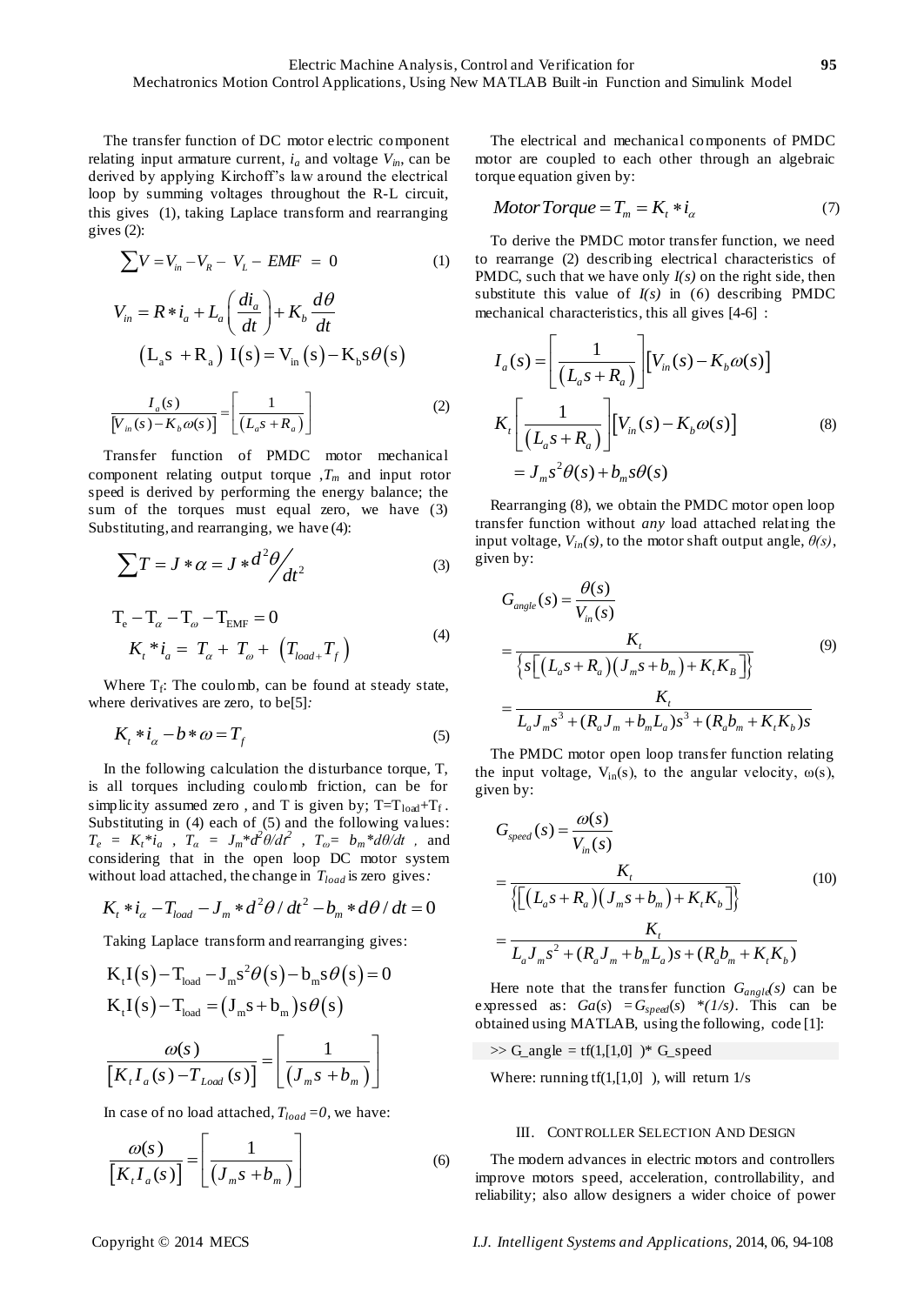and torque. The term control system design refers to the process of selecting feedback gains that meet design specifications in a closed-loop control system. Most design methods are iterative, combining parameter selection with analysis, simulation, and insight into the dynamics of the plant [2]. There are many motor motion control strategies that may be more or less appropriate to a specific type of application each has its advantages and disadvantages. The designer must select the best one for specific application. 1n [2-3] most suitable control strategies for DC motor motion control, are suggested, were different control strategies were selected, designed, applied and their action were compared to select the most suitable control of a given DC motor in terms of output speed and angle, Most of these suggested control strategies will be applied in suggested system model, mainly PID, PI, PD as separate blocks to be applied with and without deadbeat response, also lead and lag compensators, the designer must select the best controller for specific application.

**PID controller design:** PID controllers are most used to regulate and direct many different types of dynamic plants the time-domain, The PID gains are to be designed and tuned to obtain the desired overall desired response.

The PID controller transfer function is given by:  
\n
$$
G_{PID} = K_P + \frac{K_I}{s} + K_D = \frac{K_D s^2 + K_P s + K_I}{s}
$$
\n
$$
= \frac{K_D \left[ s^2 + \frac{K_P}{K_D} s + \frac{K_I}{K_D} \right]}{s}
$$
\n(11)

**Proportional -Integral (PI)** - **PI controller** is widely used in variable speed applications and current regulation of electric motors, because of its simplicity and ease of design. PI controller transfer function is given by:

$$
G_{PI}(s) = K_{P} + \frac{K_{I}}{s} = \frac{(K_{P}s + K_{I})}{s}
$$

$$
\frac{K_{P}\left(s + \frac{K_{I}}{K_{P}}\right)}{s} = \frac{K_{P}\left(s + Z_{o}\right)}{s}
$$
(12)

Where, Zo: Zero of the PI-controller, Kp: The proportional gain,  $K_{PI}$ : The proportional coefficient;  $T_I$ : time constant. This transfer function, shows that, PI controller represents a pole located at the origin and a stable zero placed near the pole, at  $Z_o = -K_f/K_p$ , resulting in drastically eliminating steady state error due to the fact that the feedback control system type is increased by one.

**Proportional -Derivative**, **PD controller:** The transfer function of PD-controller is given by :

$$
G_{pD}(s) = K_p + K_p s
$$

Rearranging, we have the following form:

$$
G_{PD}(s) = K_P + K_D s = K_D (s + \frac{K_P}{K_D})
$$
  

$$
K_D (s + Z_{PD}) \Leftrightarrow Z_{PD} = \frac{K_P}{K_D}
$$
 (13)

The PD-controller is equivalent to the addition of *a simple zero* at Z<sub>PD</sub>:

**Lead compensator:** Lead compensator is a soft approximation of PD-controller, The PD controller, given by  $G_{PD}(s) = K_P + K_D s$ , is not physically implementable, since it is not proper, and it would differentiate high frequency noise, thereby producing large swings in output, to avoid this, PD-controller is approximated to lead controller of the following form[6,7,8]:

$$
G_{pD}(s) \approx G_{lead}(s) = K_p + K_D \frac{Ps}{s + P}
$$

The larger the value of *P*, the better the lead controller approximates PD control, rearranging gives:

$$
G_{lead}(s) = K_P + K_D \frac{Ps}{s+P}
$$
  
\n
$$
= \frac{K_P (s+P) + K_D Ps}{s+P}
$$
  
\n
$$
G_{lead}(s) = \frac{(K_P + K_D P)s + K_P P}{s+P}
$$
  
\n
$$
= (K_P + K_D P) \frac{\sum_{k=1}^{N} \left[ \frac{K_P P}{K_P + K_D P} \right]}{s+P}
$$
  
\nNow, let  $K_C = K_P + K_D P$  and  $Z = \frac{K_P P}{(K_P + K_D P)}$ ,

we obtain the following approximated controller transfer function of PD controller , and called lead compensator:

$$
G(s) = K_c \frac{s+Z}{s+P}
$$

If  $Z < P$  this controller is called a lead controller (or lead compensator). If  $Z > P$ : this controller is called a lag controller (or lag compensator) .The transfer function of

lead compensator is given by:  
\n
$$
G_{lead}(s) = K_c \frac{(s + Z_o)}{(s + P_o)}, \text{Where : } Z_o < P_o' \quad (14)
$$

**Lag compensator ;** The Lag compensator is a soft approximation of PI controller, it is used to improve the steady state response, particularly, to reduce steady state error of the system, the reduction in the steady state error accomplished by adding equal numbers of poles and zeroes to a systems [7].

Copyright © 2014 MECS *I.J. Intelligent Systems and Applications,* 2014, 06, 94-108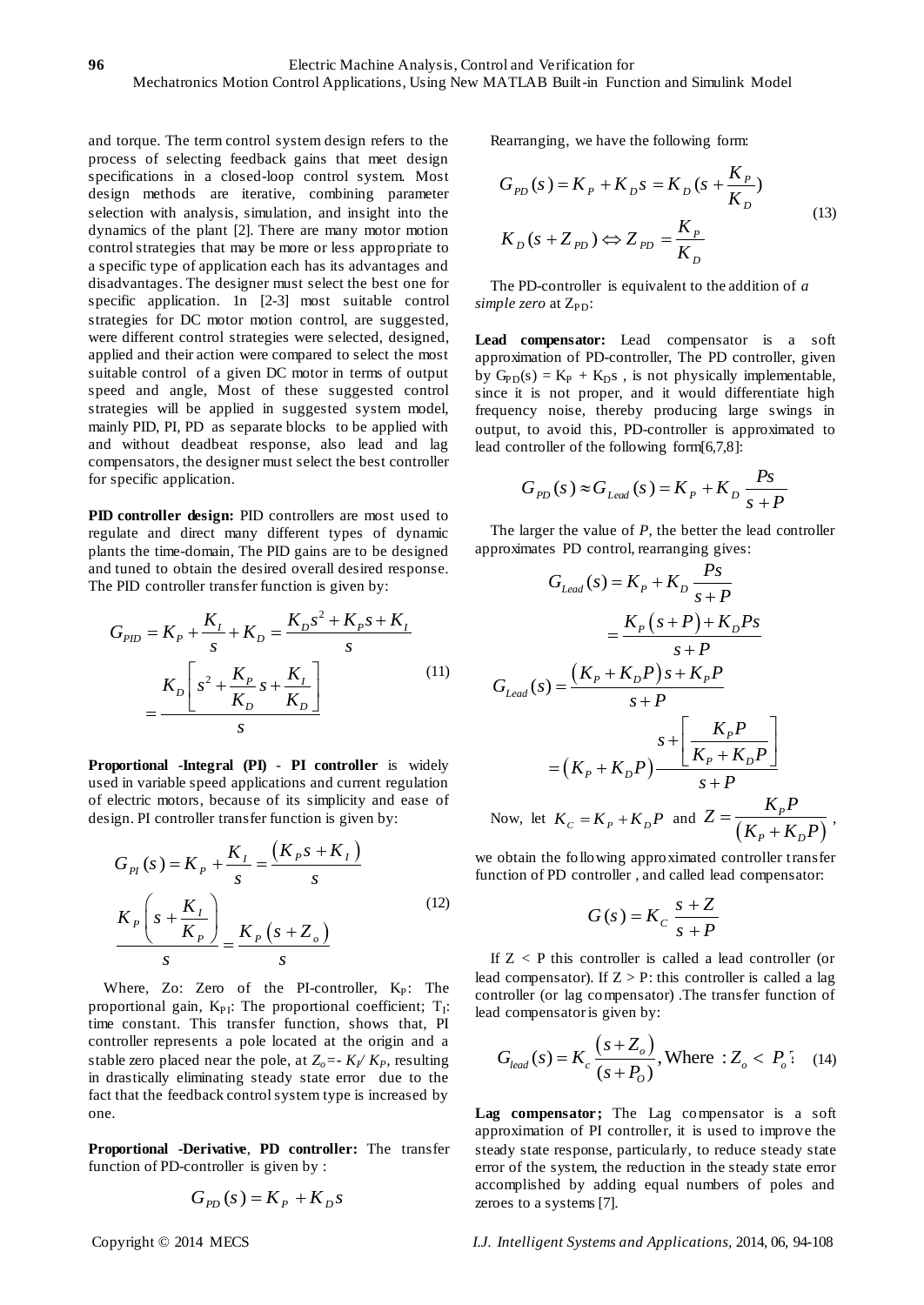$$
G_{PI}(s) \approx G_{lag}(s) = K_P + \frac{K_I}{s} = \frac{K_P s + K_I}{s} = K_P \frac{\left(s + \frac{K_I}{K_P}\right)}{s}
$$

Since PI controller by it self is unstable, we approximate the PI controller by introducing value of  $P_0$ that is not zero but near zero; the smaller we make  $P_0$ , the better this controller approximates the PI controller, and

$$
G_{lag}(s) = K_c \frac{(s + Z_o)}{(s + P_o)}
$$
\n(15)

Where:  $Z_0 > P_0$ , and  $Z_0$  small numbers near zero and  $Z_0$  $=$ K<sub>I</sub>/K<sub>P</sub>, the lag compensator zero. P<sub>o</sub>: small number, The smaller we make  $P_0$ , the better this controller approximates the PI controller.

## *3.1 Sensors modeling: speed and position Sensors*

To close the control loop, the output of PMDC, needs to be measured and fedback to control system. The sensing device used to measure and feedback the output actual position of the motor shaft, is potentiometer. The potentiometer output is proportional to the motor shaft angle,  $\theta$ , The output voltage of potentiometer,  $V_{pot}$  is given by:  $V_{pot} = \theta_a * K_{pot}$ . The potentiometer constant, *Kpot* equals the ratio of the voltage change to the corresponding angle change,

*For robot arm,* Potentiometer is used to measure the actual output arm position,  $\theta_L$  , and convert it into corresponding volt,  $V_p$  and then feeding back this value to controller, the Potentiometer output is proportional to the actual robot arm position,  $\theta_L$ . An applied voltage of 0 to 12 volts corresponds linearly to an output arm angle of 0 to 180, this gives the potentiometer constant, *Kpot* equals:

$$
K_{\text{pot}} = \frac{(\text{Voltage change})}{(\text{Degree change})} = \frac{(12 - 0)}{(180 - 0)}
$$
  
= 0.0667 V / degree

*For mobile robot,* Tachometer is used to measure the actual output angular speed, *ω .* . Dynamics of tachometer can be represented using (16), correspondingly, the transfer function of the tachometer is given by (17), We are to drive a given robotic platform system, using a given PMDC, with linear velocity of 0.5 m/s, the angular speed is obtained as:  $\omega = V/r = 0.5/0.075 = 6.6667$  Rad/s. Substituting values, we have Tachometer constant, given by (18):

$$
V_{out}(t) = K_{tach} * \frac{d \theta(t)}{dt} = K_{tach} * \omega'
$$
  
\n
$$
\Rightarrow K_{tach} = \frac{V_{out}(s)}{\omega(s)}
$$
  
\n
$$
K_{tach} = \frac{12}{6.6667} = 1.8.
$$
\n(18)

The following nominal values for the various parameters of a PMDC motor used :  $V_{in}$ =12 Volts;  $J_m=0.02$  kg m<sup>2</sup>; b<sub>m</sub> =0.03; K<sub>t</sub> =0.023 N-m/A ; K<sub>b</sub> =0.023 V-s/rad,  $R_a =1$  Ohm; and  $L_a=0.23$  Henry;  $T_L = no$  *load attached*, gear ratio, n=1:2, and design criteria : applied voltage of Vin  $= 0$  to 12 volts corresponds linearly to an output arm angle θ =0 to 180, PO% < 5%,  $T_s$  < less 2 second, gain margin,  $G_m > 20$  dB, phase margin,  $\Phi_m > 40$ degrees, Ess =0. A negative feedback control system with forward controller shown in Figure  $2(a)(b)$  is used



Fig.2(a) Block diagram representation of PMDC motor control



Fig. 2(b). Preliminary Simulink model for negative feedback with forward compensation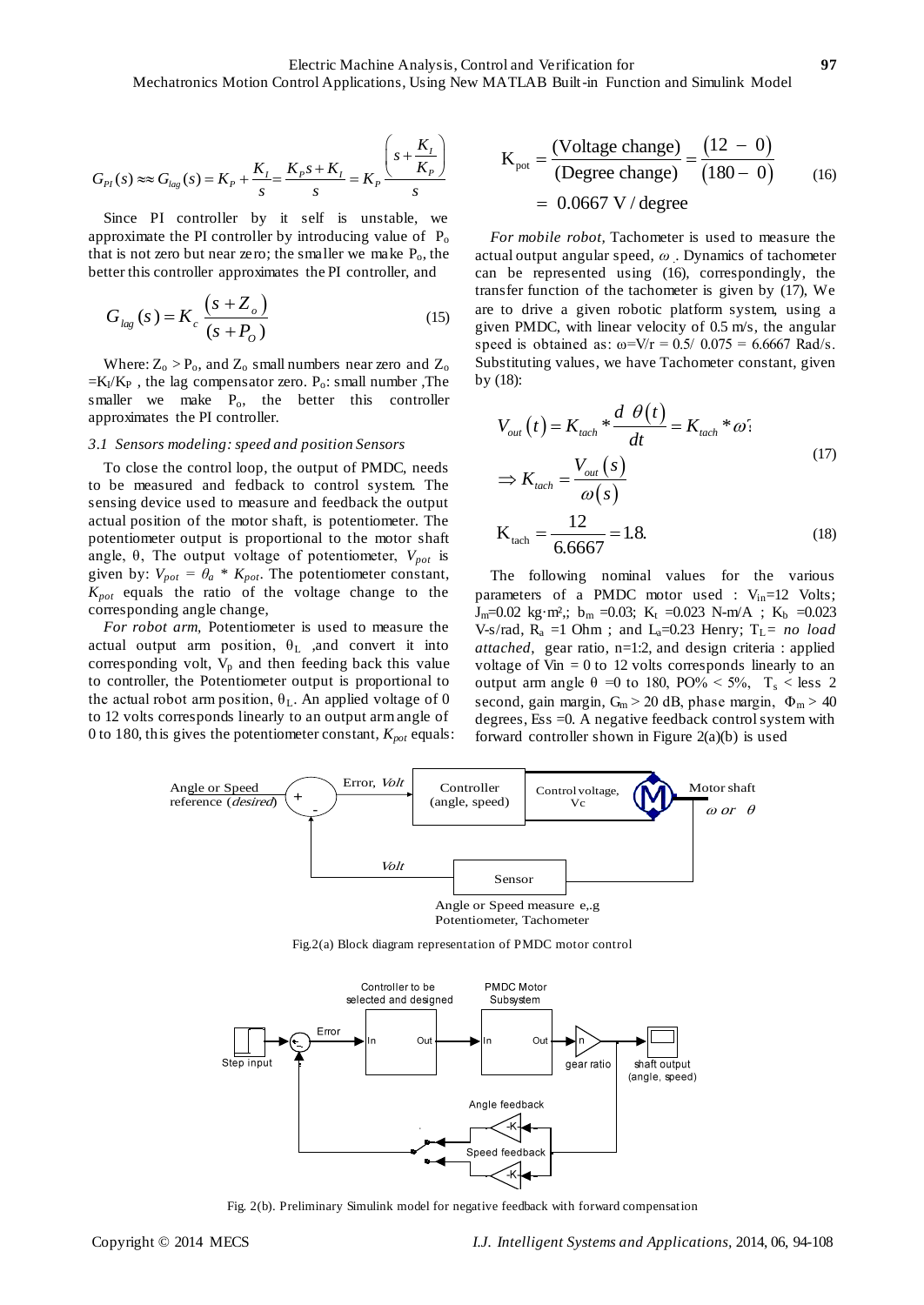# *3.2 Simulink model and built-in function*

The derived transfer function can be used to built a Simulink model show in Figure 3(a), this model has, allmostly, the same functions as the designed and proposed built-in function, open loop models and subsystems of PMDC motor shown in Figure 3(b)(c) can also be used to replace dc motor in block given in Figure 3(a), using manual switch designer can select controller type and output controlled variable ( speed or angle) .

To simplify and accelerate the performance analysis of open loop motor system, as well as select and design a control system, a new MATLAB function is designed, named pmdc , this function is called by typing it in command window as any MATLAB built-in function, it has no input argument, when function is called, first designer is asked to define used PMDC motor parameters, time vector for output speed and angle response and finally desired output both maximum angle ( for position control application), and speed ( for speed control application), in result built-in function will return , potentiometer constant, tachometer constant, PMDC motor open loop transfer function in terms of input voltage and output angle, output speed, and corresponding step, ramp parabolic responses, second designer is asked to select control system (Pro,D,I, PI,PD, PID, lag, lead , lead integral), and corresponding gains values in row vector form, in result MATLAB will return the step response of output speed and angle , and display in both tabular and curve forms the system performance specifications with selected controller applied, Finally to select more suitable control system and compare applying any controller the program once again, ask user to select another controller type, and return the same result but for the new controller selected.

The selected control system response can by verified and once again evaluated, by defining the selected gains and zeros and running Simulink model. To demonstrate how the proposed function works, the following nominal values of a given DC motor are to be used: Vin= 12; Jm=0.02; bm =0.03; Kt =0.023; Kb=0.023 ;Ra  $=1; La=0.23; TL = 0; maximum desired output angle=180$ ( in positron control) ;max desired output speed=6.6667 ( motion control); potentiometer constant *Kpot* =0.0667; tachometer constant Ktach=1.8;

# IV. DEMONSTRATIONS, TESTING AND RESULTS

Running the proposed built in function for given motor parameters and choosing time vector for output angle and speed responses to be correspondingly: [0:0.1:10] and [0:0.1:100], then by defining nominal values of used PMDC parameters and finally running the model, the model will return shown in Figure 4(a) open loop and closed loop PMDC system transfer functions and response curves, by studying and analyzing these curves we can see that both closed loop transfer functions in terms of both output angle and speed is type zero, with finite  $E_{ss}$  for step input, and infinity  $E_{ss}$  for both ramp and parabolic.

Now, selecting, PD controller and defining PD gains, for simplicity to be  $Kp = [1 \ 2 \ 3]$ ,  $Kd = [1 \ 2 \ 3]$ , will result in step responses in terms of output speed and angle shown in Figure 4(b) and table of performance specifications values in terms of both output speed and angle shown below: next below is shown what will be seen in MATLAB command window when running the program and applying PD controller:

# V. DESIGN VERIFICATION USING NEW BUILT-IN FUNCTION AND SIMULINK MODEL

A new MATLAB function is designed, named pmdc, this function is called within MATLAB by typing it in command window as any MATLAB built-in function, it has no input argument, when function is called, first designer is asked to define used PMDC motor parameters, time vector for output speed and angle response and finally desired output both maximum angle( for position control application), and speed( for speed control application),, in result built-in function will return, potentiometer constant, tachometer constant, PMDC motor open loop transfer function in terms of input voltage and output angle then output speed, and corresponding step, ramp parabolic response, second designer is asked to select control system (Pro,D,I, PI,PD, PID, lag, lead , lead integral), and corresponding gains values in row vector form ,and in result MATLAB will return the step response of output speed and angle , and display in both tabular and curve forms the system performance specifications after selected controller is applied, Finally to select more suitable control system and compare applying any controller the program once again. Ask used to select another controller type, and return the same result but for the new controller selected.

The selected control system response can by verified and once again evaluated, by defining the selected gains and zeros and running Simulink model. To demonstrate how the proposed function works, the following nominal values of a given DC motor are to be used: Vin= 12; Jm=0.02; bm =0.03; Kt =0.023; Kb=0.023 ;Ra  $=1; La=0.23; TL = 0; maximum desired output angle=180$ ( in positron control) ;max desired output speed=6.6667 ( motion control); potentiometer constant Kpot =0.0667 ; tachometer constant Ktach=1.8;

# VI. DEMONSTRATIONS, TESTING AND RESULTS

Running the proposed built in function for given motor parameters and choosing time vector for output angle and speed responses to be correspondingly: [0:0.1:10] and [0:0.1:100], then by defining ( entering) nominal values of used PMDC parameters and clicking enter, open loop and closed loop PMDC system transfer functions shown below and responses, shown in Figure 4(a) will be displayed, by studying these curves we can see that both closed loop transfer functions in terms of both output angle and speed is type zero, with finite  $E_{ss}$  for step input, and infinity  $E_{ss}$  for both ramp and parabolic.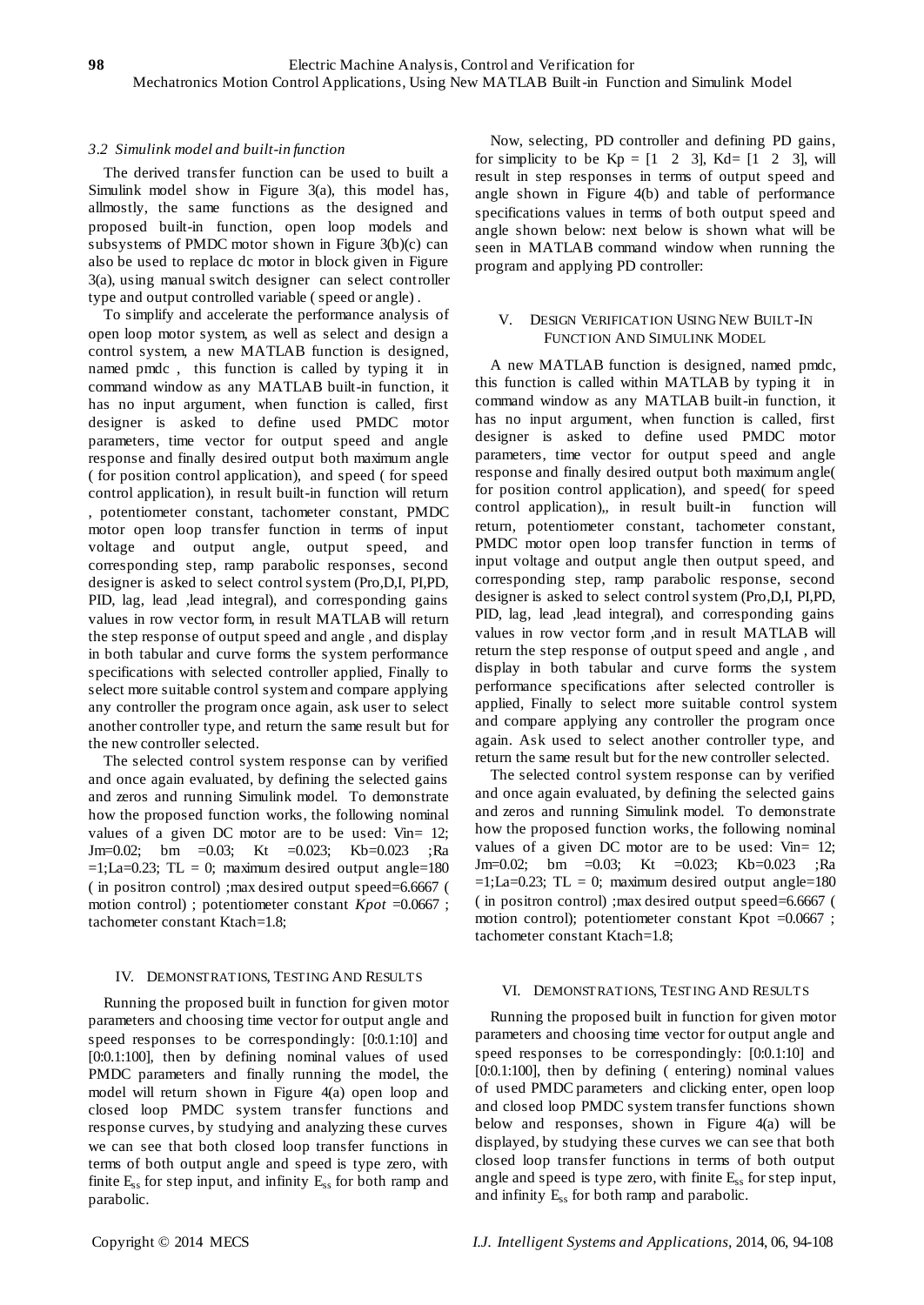Now, selecting, PD controller and defining PD gains, for simplicity to be  $Kp = \begin{bmatrix} 1 & 2 & 3 \end{bmatrix}$ ,  $Kd = \begin{bmatrix} 1 & 2 & 3 \end{bmatrix}$ , will result in step responses in terms of output speed and angle shown in Figure 4(b) and table of performance specifications values in terms of both output speed and angle shown below: next below is shown what will be seen in MATLAB command window when running the program and applying PD controller:



Fig. 3(a). Simulink model



Fig. 3(b). open loop PMDC subsystem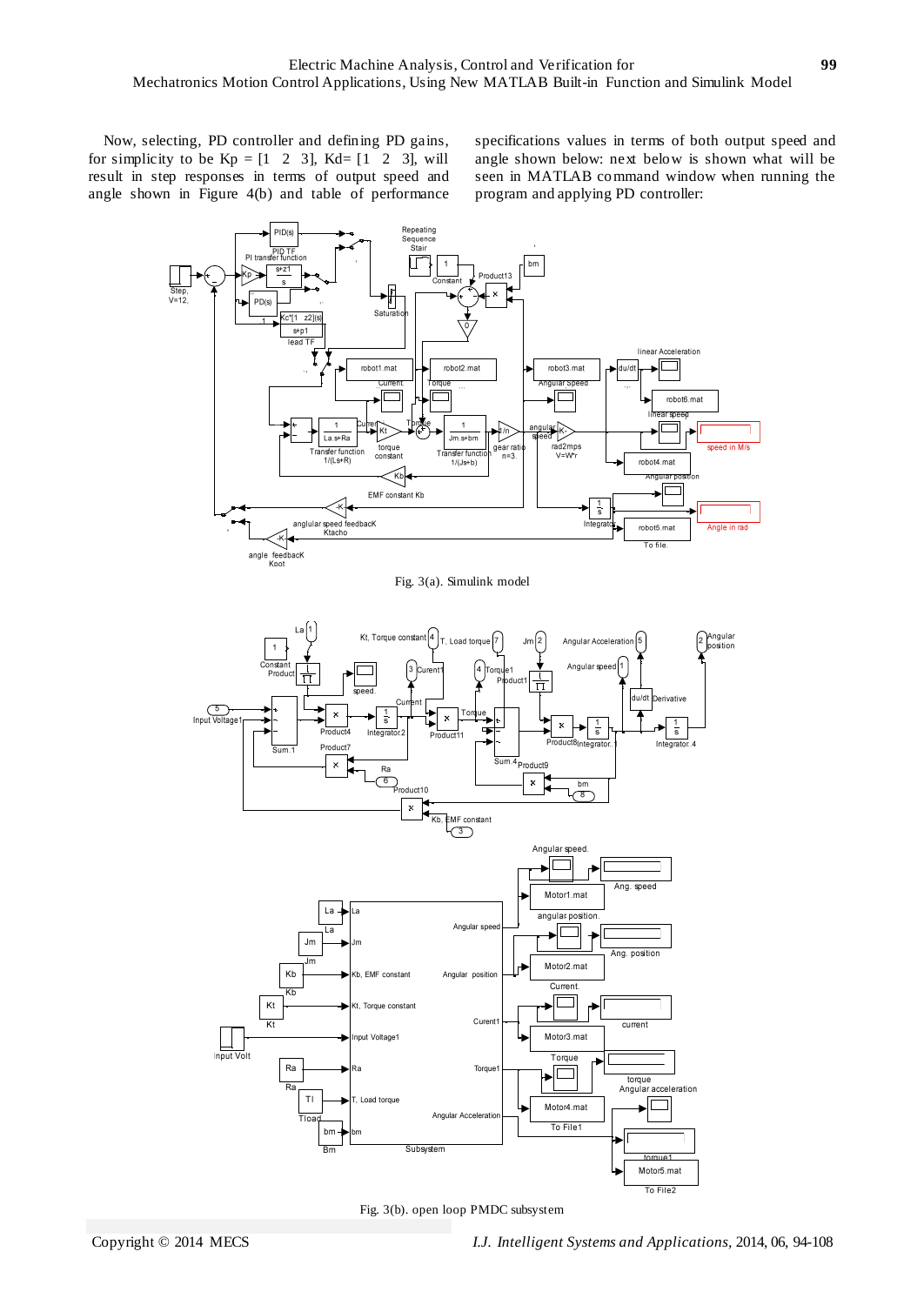*Analysis and controller selection and evaluation of a given PMDC motor output Angle OR Speed :-Program*

 *Define used PMDC motor parameters & desired output Data: ======================================*

*-------------------------------------*

*-------------------------------------*

*------------------------------------------------ Jm bm Kt Ra La Desired output Desired output Kpot Ktach angle speed 0.02 0.03 0.023 1* 0.23 *0.0666667 1.79999 ------------------------------------*

*Enter time vector for output speed response: [0:0.1:10] Enter time vector for angle output response: [0:0.1:10]*

*====================================== Open loop transfer function of original PMDC motor system relating Vin & angle:*  $G(s) = 'Theta'(s)/\text{Vir}(s)$ *0.023 -----------------------------------*

## *0.0046 s^3 + 0.0269 s^2 + 0.03053 s*

*The closed loop Transfer function of PMDC motor system relating Vin & angle: Transfer function: 0.023 -------------------------------------------*

*0.0046 s^3 + 0.0269 s^2 + 0.03053 s + 0.001534*

*====================================== Open loop transfer function of original PMDC motor system relating Vin & speed : G(s) = 'Omega'(s)/Vin(s)=*

*0.023 -------------------------------*

$$
0.0046\;s^{\wedge}2 + 0.0269\;s + 0.03053
$$

The closed loop transfer function of PMDC motor system relating Vin & speed :

$$
T(s) = 'Omega'(s)/\text{Vin}(s) =
$$
  
\n
$$
0.023
$$
  
\n
$$
0.0046 \, s^{6}\text{2} + 0.0269 \, s + 0.07193
$$
  
\n
$$
=
$$
  
\n
$$
=
$$
  
\n
$$
=
$$
  
\n
$$
=
$$
  
\n
$$
=
$$
  
\n
$$
=
$$
  
\n
$$
=
$$
  
\n
$$
=
$$
  
\n
$$
=
$$
  
\n
$$
=
$$
  
\n
$$
=
$$
  
\n
$$
=
$$
  
\n
$$
=
$$
  
\n
$$
=
$$
  
\n
$$
=
$$
  
\n
$$
=
$$
  
\n
$$
=
$$
  
\n
$$
=
$$
  
\n
$$
=
$$
  
\n
$$
=
$$
  
\n
$$
=
$$
  
\n
$$
=
$$
  
\n
$$
=
$$
  
\n
$$
=
$$
  
\n
$$
=
$$
  
\n
$$
=
$$
  
\n
$$
=
$$
  
\n
$$
=
$$
  
\n
$$
=
$$
  
\n
$$
=
$$
  
\n
$$
=
$$
  
\n
$$
=
$$
  
\n
$$
=
$$
  
\n
$$
=
$$
  
\n
$$
=
$$
  
\n
$$
=
$$
  
\n
$$
=
$$
  
\n
$$
=
$$
  
\n
$$
=
$$
  
\n
$$
=
$$
  
\n
$$
=
$$
  
\n
$$
=
$$
  
\n
$$
=
$$
  
\n
$$
=
$$
  
\n
$$
=
$$
  
\n
$$
=
$$
  
\n
$$
=
$$
  
\n
$$
=
$$
  
\n
$$
=
$$
  
\n
$$
=
$$
  
\n
$$
=
$$
  
\n
$$
=
$$

*Choose controller TYPE : Pro,D,I, PI,PD, PID, lag, lead ,lead integral :PD*

*====================================== Enter Proportional gain values in row vector form Kp = [1 2 3] Enter Derivative gain values in row vector form Kd = [1 2 3] ====================================== For chosen Kp,Kd the following ANGLE RESPONSE SPEC. results are obtained: ====================================== Gain Gain Error (Mp) max Output Final Kp Kd (Ess) Peak value output ====================================== 1.0000 1.0000 0.0900 -34.5487 145.4513 179.9100 2.0000 2.0000 0.0900 -0.3713 179.6287 179.9100 3.0000 3.0000 0.0900 -0.0900 179.9100 179.9100 ====================================== For chosen Kp,Kd the following ANGLE RESPONSE SPEC. results are obtained: ====================================== Gain Gain Error (Mp1) max value Final Kp Kd (Ess1) (Mu1) (Peak) output ====================================== 1.0000 1.0000 4.5913 -2.8035 3.8632 2.0754 2.0000 2.0000 2.3741 -1.6189 5.0478 4.2926 3.0000 3.0000 1.3154 -1.0650 5.6017 5.3513*

*====================================== Choose controller TYPE : Pro,D,I, PI,PD, PID, lag, lead ,lead integral:*



Fig. 4(a). analyzing open and closed loop system response, closed loops system's responses to step ramp and parabolic inputs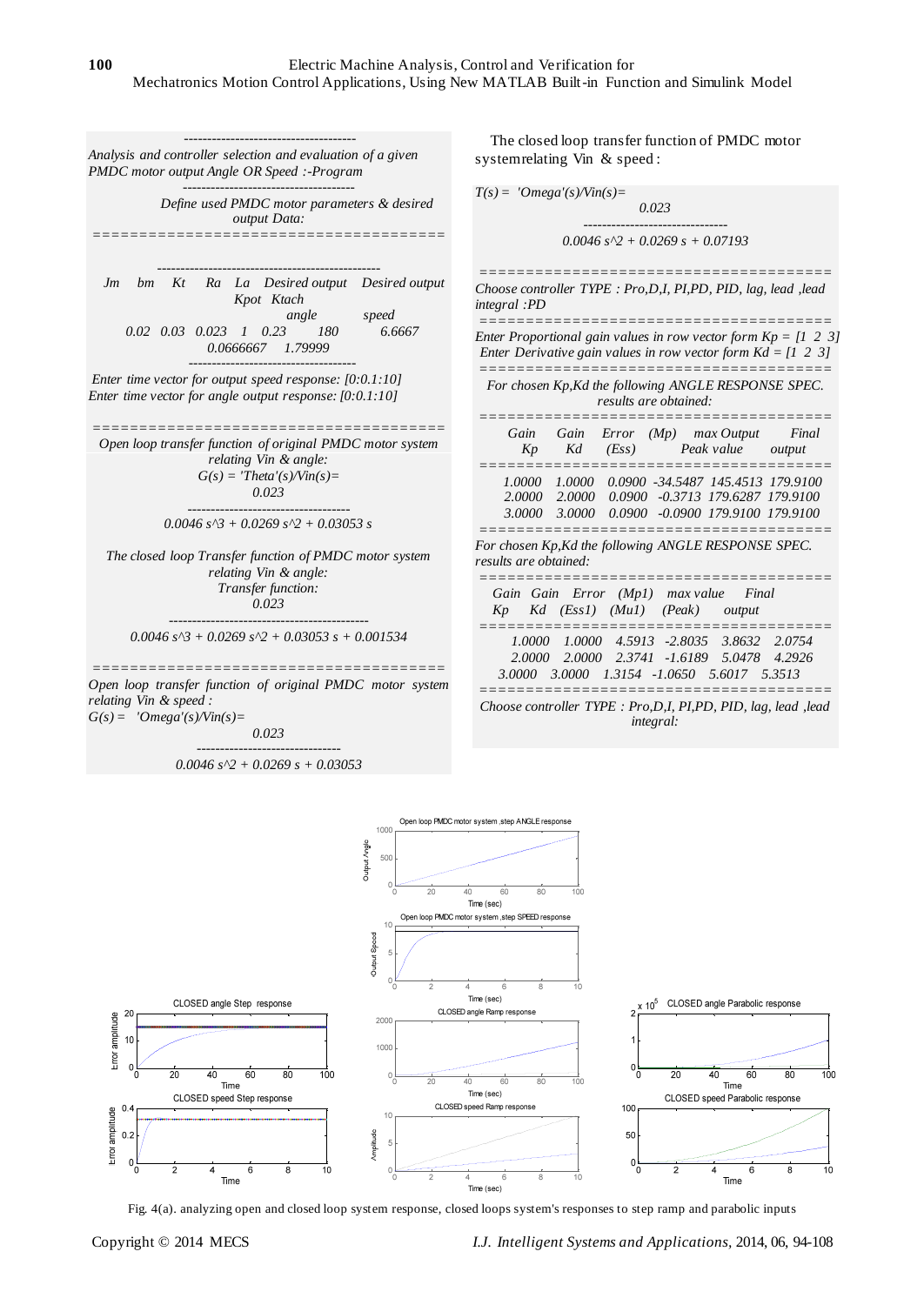

Fig. 4(b). closed loop system response, in terms of output speed and angle when PD controller is selected for Kp=Kd=[1 2 3]

Running the proposed built-in function for given motor parameters and choosing Lead compensator with gains , for simplicity,  $Kc = [1 \ 2 \ 3], Z = [1 \ 2 \ 3]$  and  $P = [1 \ 2 \ 2]$ 3], will return the up mentioned information, mainly compensator closed transfer function for each time each value of three vectors is substituted, as well as the response plots shown in Figure 5.



Fig. 5. response of PMDC motor when lead compensator is applied with the following different gains, poles and zeros :  $Kc = [1 \ 2 \ 3], Z = [1 \ 2$ 3] and  $P = [1 \ 2 \ 3]$ ,

Running the proposed built-in function for given motor parameters and choosing PID controller with gains  $K_P =$ [ 1 2 3],  $K_I = [ 1 2 3]$ ,  $K_D = [ 1 2 3]$ , will return PID, and closed transfer function for each time each value of three vectors is substituted, will return the mentioned res ults and plots shown in Figure 6.

To verify design, calculations and built in function results, the proposed Simulink for given motor parameters and choosing PID controller with gains e.g.  $K_P = [1], K_I = [1], K_D = [1],$  is used.



Fig. 6. response of PMDC motor when PID Controller is applied with  $K_P = [ 1 2 3], K_I = [ 1 2 3], K_D = [ 1 2 3],$ 

# VII. THE SET OF MATLAB NEW PROPOSED BUILT-IN FUNCTION INSTRUCTIONS

#### *function pmdc*

|      | % PMDC Used for a given PMDC Analysis and controller              |
|------|-------------------------------------------------------------------|
|      | selection and evaluation of                                       |
|      | a given PMDC motor desired output Angle OR Speed<br>$\%$ and $\%$ |
| $\%$ | There is no input argument, the function is called by by          |
|      | typing its name                                                   |
| $\%$ | User is required to Define used PMDC motor                        |
|      | parameters & desired output Data                                  |
| $\%$ | Then select controller for performance analysis and               |
|      | design                                                            |
| $\%$ | Author: Dr Farhan Atallah Salem AbuMahfouz                        |
|      | % Dtate: $10/02/2000$                                             |
| $\%$ |                                                                   |
|      | clear all; close all; clc                                         |
|      | disp('')                                                          |
|      |                                                                   |
|      | fprintf('<br>Analysis and controller selection and                |
|      | <i>evaluation of</i> $\langle n' \rangle$                         |
|      | fprintf('<br>a given PMDC motor output Angle OR Speed             |
|      | :-Program $\langle n' \rangle$                                    |
|      |                                                                   |
|      | fprintf(' Define used PMDC motor parameters &                     |
|      | desired output Data: $\langle n' \rangle$                         |
|      | fprintf('                                                         |
|      |                                                                   |
|      | $=$ ======================== $\langle n' \rangle$                 |
|      |                                                                   |
|      |                                                                   |

*% Vin= 12;Jm=0.02;bm =0.03;Kt =0.023; Kb=0.023 ;Ra =1;La=0.23; TL = 0;max\_angle=180;max\_speed=6.6667 ;Kpot =0.0667 ;Ktach=1.8;*

- $Jm = input('Enter moment of inertia of the rotor, (Jm) ='),$ *bm = input(' Enter damping constant of the mechanical system ,(bm)=');*
- *Kt = input(' Enter torque constant, Kt=');*
- $Kb = input('Enter electronic force constant,  $kb = ');$$
- *Ra = input('Enter electric resistance of the motor armature (ohms), Ra =');*

*La =input(' Enter electric inductance of the motor armature (Henry), La=');*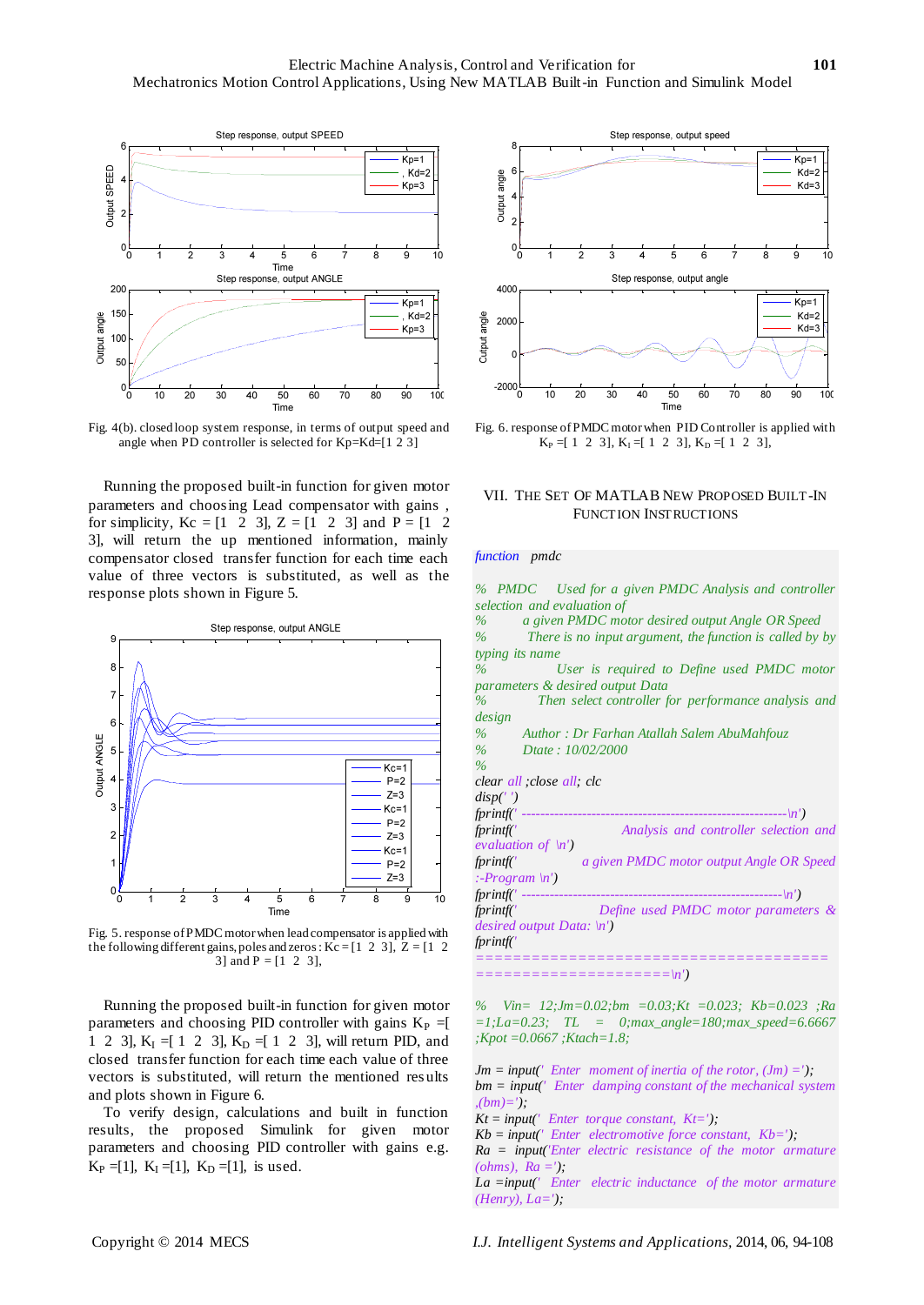# **102** Electric Machine Analysis, Control and Verification for Mechatronics Motion Control Applications, Using New MATLAB Built-in Function and Simulink Model

*Vin = input(' Enter Max. applied input voltage, Vin = '); max\_angle=input(Enter Max. required output angle = ') ; max\_speed=input(Enter Max. required output speed = ') linear\_speed=input(' Enter desired robot linear speed ');*

*Kpot=Vin/max\_angle; Ktach= Vin/max\_speed;*

 *num1 = [1];den1= [La ,Ra];num2 = [1];den2= [Jm ,bm];*  $A = conv([La, Ra], [Jm, bm]); TFI = tf(Kt, A);$  *G\_speed= feedback(TF1,Kb),G\_angle=tf(1,[1,0] )\*G\_speed, fprintf('* 

*======================================*  $==-\infty$ ')

*fprintf(' PMDC Motor parameters: Jm= %g, bm=%g, Kt=%g,Ra=%g,La=%g,Desired angle=%g,Desired speed=%g : \n', Jm,bm,Kt,Ra,La,max\_angle,max\_speed) home*

*fprintf(' -------------------------------------------------------- \n')*

*disp( ' Jm bm Kt Ra La Desired output Desired output Kpot Ktach ') disp( ' angle speed ') fprintf(' %g %g %g %g %g %g %g %g %g \n ', Jm,bm,Kt,Ra,La,max\_angle,max\_speed,Kpot,Ktach)*

*disp(' -------------------------------------------------------------')*

*disp(' --------------------------------------------------------------')*

| G open motor num= $Kt$ ;                                   |  |  |            |  |  |                   |  |  |  |  |
|------------------------------------------------------------|--|--|------------|--|--|-------------------|--|--|--|--|
| $G$ open motor speed den=                                  |  |  | $[La^*Jm,$ |  |  | $(Ra*Jm+bm*La)$ , |  |  |  |  |
| $(Ra *bm+Kt * Kb)$ :                                       |  |  |            |  |  |                   |  |  |  |  |
| G open motor angle $den=[La*Jm,$                           |  |  |            |  |  | $(Ra*Jm+bm*La),$  |  |  |  |  |
| $(Ra *bm+Kt*Kb), 0$ :                                      |  |  |            |  |  |                   |  |  |  |  |
| $t$ = input('Enter time vector for output speed response   |  |  |            |  |  |                   |  |  |  |  |
| :');%tl=0:0.001:6;                                         |  |  |            |  |  |                   |  |  |  |  |
| $t2 = input('Enter time vector for angle output response)$ |  |  |            |  |  |                   |  |  |  |  |
| $:$ '); %0:0.001:150;                                      |  |  |            |  |  |                   |  |  |  |  |
|                                                            |  |  |            |  |  |                   |  |  |  |  |

## *fprintf('*

*====================================== ==================\n') disp(' ') fprintf(' Open loop transfer function of original PMDC motor system relating Vin & angle:\n ') fprintf*('  $G(s) = "Theta''(s)/\text{V}in(s)=\{n'\}$ *G\_open\_motor\_angle=tf(Kt,[La\*Jm, (Ra\*Jm+bm\*La), (Ra\*bm+Kt\*Kb), 0])*

*fprintf(' The closed loop Transfer function of PMDC motor system relating Vin & angle:\n ')*

*T\_close\_motor\_angle=feedback(G\_open\_motor\_angle,Kpot) fprintf('* 

*====================================== =================\n')*

*fprintf(' ======================================*

*==================\n')*

*disp(' ') fprintf(' Open loop transfer function of original PMDC motor system relating Vin & speed :\n ') fprintf('*  $G(s) =$  "*Omega*"(s)/Vin(s)=\n')

*G\_open\_motor\_speed=tf(Kt,[La\*Jm, (Ra\*Jm+bm\*La), (Ra\*bm+Kt\*Kb)])*

*disp(' ') The closed loop transfer function of PMDC motor system relating Vin & speed :\n ') fprintf('*  $T(s) =$  "*Omega*"(s)/Vin(s)=\n') *T\_closed\_motor\_speed=feedback(G\_open\_motor\_speed, Ktach)*

## *fprintf('*

*====================================== =====================\n')*

*fprintf(' -------------------------------------------------------------\n')*

*subplot(4,3,2) ,step(Vin\*G\_open\_motor\_angle,t2), title(' Open loop PMDC motor system ,step ANGLE response '), ylabel('Output Angle '), xlabel('Time') subplot(4,3,5) ,step(Vin\*G\_open\_motor\_speed,t1), title(' Open loop PMDC motor system ,step SPEED response '), ylabel('Output Speed'), xlabel('Time')*

*% output CLOSED loop angle response*  $u = t2$ ;  $u1 = t2$ ;  $u2 = t2$ . \* $t2$ ;  $[y,x] = step(T\_close\_motor\_angle,t2);$ *subplot(4,3,7) ,plot(t2,y,t2,15 ), xlabel('Time'), ylabel('Error amplitude') title(' CLOSED angle Step response') % [yy,xx] = lsim(T\_close\_motor\_angle,u1,t2); % subplot(4,3,8) ,plot(t2,yy,t2,u1) subplot(4,3,8), lsim(T\_close\_motor\_angle,u1,t2); xlabel('Time'), ylabel(' ') %ylabel('Error amplitude') title(' CLOSED angle Ramp response')*

*[yyy,xxx] = lsim(T\_close\_motor\_angle,u2,t2); subplot(4,3,9) ,plot(t2,yyy,t2,u2) xlabel('Time'), %ylabel('Error amplitude') title(' CLOSED angle Parabolic response')*

*% output CLOSED loop speed response uu = t1; uu1 = t1 ;uu2 = t1.\*t1; [N,M] = step(T\_closed\_motor\_speed,t1); subplot(4,3,10) ,plot(t1,N,t1,0.32 ), xlabel('Time'), ylabel('Error amplitude') title(' CLOSED speed Step response') % [NN,MM] = lsim(T\_closed\_motor\_speed,uu1,t1); % subplot(4,3,11) ,plot(t1,NN,t1,uu1) subplot(4,3,11), lsim(T\_closed\_motor\_speed,uu1,t1);*

*xlabel('Time'), %ylabel('Error amplitude') title('CLOSED speed Ramp response')*

*[NNN,MMM] = lsim(T\_closed\_motor\_speed,uu2,t1); subplot(4,3,12) ,plot(t1,NNN,t1,uu2) xlabel('Time'), %ylabel('Error amplitude') title('CLOSED speed Parabolic response') quit=1; while quit~=0 disp(' ') fprintf('================================= =====================\n');*

 *controller=input('Choose controller TYPE : Pro,D,I, PI,PD, PID, lag, lead ,lead integral :', 's'); fprintf(' ------------------------------------------------------\n') home disp(' '),disp(' ')*

 *zz=lower (controller); switch (zz)*

Copyright © 2014 MECS *I.J. Intelligent Systems and Applications,* 2014, 06, 94-108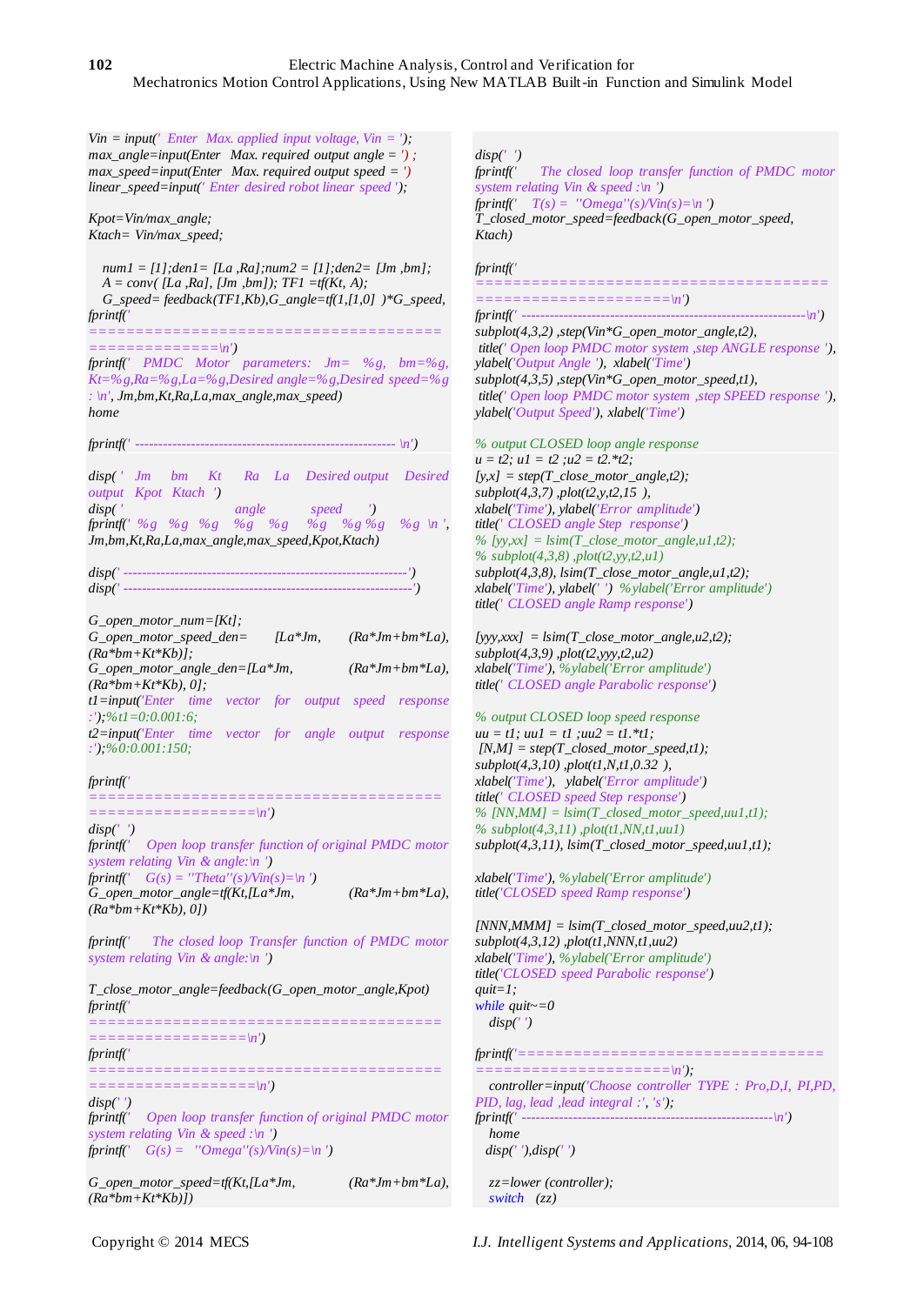# Electric Machine Analysis, Control and Verification for **103** Mechatronics Motion Control Applications, Using New MATLAB Built-in Function and Simulink Model

# *case 'pro'*

*Kp=input(' Enter proportional gain values in row vector form, Kp = ');% Kp =[ 1 5 8 ]; Ess\_step=zeros(1,length(Kp)); angle\_max=zeros(1,length(Kp)); angle\_end=zeros(1,length(Kp)); for i=1:length(Kp) Q=1:length(Kp); G\_close\_P\_speed= feedback(Kp(i)\*G\_open\_motor\_speed,Ktach); G\_close\_P\_angle = feedback(Kp(i)\*G\_open\_motor\_angle,Kpot); y1(:,i)=step(Vin\*G\_close\_P\_speed,t1); y2(:,i)=step(Vin\*G\_close\_P\_angle,t2); %pause(1) yA(:,i)=step(Vin\*G\_close\_P\_angle,t2.\*1000); angle\_endA(* $O(i)$ *)= yA(end);*  $angle\_max(Q(i))=max(y2(:,i));$  $Ess\_step(Q(i))=$   $1/(1+$ *dcgain(Kp(i).\*G\_open\_motor\_angle));*  $Ess(i) = max\_angle - angle\_end(Q(i));$  *Mp(i)= angle\_max(Q(i))- max\_angle; yB(:,i)=step(Vin\*G\_close\_P\_speed,t1.\*1000); speed\_endA(Q(i))= yB(end);*  $speed\_max(Q(i))=max(yI(:,i));$  $Ess1\_step(Q(i))=$   $1/(1+$ *dcgain(Kp(i).\*G\_open\_motor\_speed));*  $Ess1(i) = max\_speed - speed\_endA(Q(i));$  *Mp1(i)= speed\_max(Q(i))- max\_speed; end figure, subplot(2,1,1),plot(t1,y1(:,1:length(Q))); title('Closed loop Step response, output SPEED '),ylabel(' Output SPEED'),xlabel('Time')*  $C = regexp(sprintf('Kp=%d#', Kp), '#', 'split')$ ;  $C(end)$  = *[]; legend( C ), ylabel(' Output speed'), subplot(2,1,2),plot(t2,y2(:,1:length(Q))), legend(C ) title('Closed loop Step response, output ANGLE '),ylabel(' Output angle'),xlabel('Time') %figure, sisotool(Kp(i)\*G\_close\_P\_speed) fprintf*( $\langle n' \rangle$ ; *fprintf('================================= ====================\n'); fprintf('For chosen Kp, the following ANGLE RESPONSE SPEC. results are obtained: \n'); fprintf('================================= ========================\n'); fprintf(' Gain Error (Mp) max value Final \n'); fprintf(' Kp (Ess) (Mu) (Peak) output \n'); fprintf(' ---------------------------------------------------------\n') answers= [Kp' Ess' Mp' angle\_max' angle\_endA' ]; disp(answers ) fprintf('================================= =======================\n'); fprintf('================================= =========================\n'); fprintf('For chosen Kp, the following SPEED RESPONSE SPEC. results are obtained: \n'); fprintf('================================= ========================\n');*

*fprintf(' Gain Error (Mp1) max value Final \n'); fprintf(' Kp (Ess1) (Mu1) (Peak) output \n'); fprintf('=================================*

*========================\n'); answers= [Kp' Ess1' Mp1' speed\_max' speed\_endA' ];*

## *disp(answers )*

| <i>fprintf('===================================</i> =                                                             |
|-------------------------------------------------------------------------------------------------------------------|
| case 'd'                                                                                                          |
|                                                                                                                   |
| $Kd = input('Enter Derivative gain values in row vector form Kd$<br>$=$ '): %[700 750 800]:                       |
| $Ess \ step = zeros(1.length(Kd))$ ;                                                                              |
| angle_max=zeros(1,length(Kd));                                                                                    |
|                                                                                                                   |
| $angle\_end = zeros(1, length(Kd))$ ;<br>for $i=1$ : length(Kd)                                                   |
| $Q=1$ : length(Kd);                                                                                               |
| $G_d = [Kd(i) 0];$                                                                                                |
| $numa = G \, d*Kt$                                                                                                |
|                                                                                                                   |
| G_open_D_speed=tf(numa, G_open_motor_speed_den );                                                                 |
| G_open_D_angle=tf(numa, G_open_motor_angle_den );                                                                 |
| $G_{\mathcal{L}}$ close $D_{\mathcal{L}}$ speed=feedback( $G_{\mathcal{L}}$ open $D_{\mathcal{L}}$ speed, Ktach); |
| $G_{\mathcal{L}}$ close $D_{\mathcal{L}}$ angle=feedback( $G_{\mathcal{L}}$ open $D_{\mathcal{L}}$ angle, Kpot)   |
| $vI(:,i)=step(Vin*G\_close\_D\_speed,tl);$                                                                        |
| $v2(:,i)=step(Vin*G\_close\_D\_angle,t2);$                                                                        |
|                                                                                                                   |
| % calculating output Angle response specification                                                                 |
| $yA(:,i)=step(Vin*G\_close\_D\_angle,t2.*100);$                                                                   |
| angle_end( $Q(i)$ )= $y2$ (end);                                                                                  |
| angle_endA( $Q(i)$ )= yA(end);                                                                                    |
| $angle_max(Q(i)) = max(y2(:,i));$                                                                                 |
| $1/(1+$<br>$Ess\_step(O(i))=$                                                                                     |
| $dcgain(Kd(i).*G\_open\_D\_angle));$                                                                              |
| $Ess(i) = max\_angle - angle\_endA(Q(i))$ ;                                                                       |

 *% calculating output Speed response specification*

 *Mp(i)= angle\_max(Q(i))- max\_angle;*

 *yB(:,i)=step(Vin\*G\_close\_D\_speed,t1.\*1000);*  $speed\_endA(Q(i))= yB(end);$  $speed\_max(Q(i))=max(yI(:,i));$  $Ess1\_step(Q(i))=$   $1/(1+$ *dcgain(Kd(i).\*G\_open\_motor\_speed));*  $Ess1(i) = max\_speed - speed\_endA(Q(i));$  $Mpl(i) = speed\_max(Q(i))$ - *max\_speed*;  *end*

*subplot(2,1,1),plot(t1,y1(:,1:length(Q)));title('Step response, output SPEED '),ylabel(' Output SPEED'),xlabel('Time')*  $C = regexp(sprintf'Kd=%d#', Kd),$  '#', 'split');  $C(end)=[];$ *legend( C ), subplot(2,1,2),plot(t2,y2(:,1:length(Q))), legend(C ), title('Step response, output ANGLE '),ylabel(' Output angle'),xlabel('Time') fprintf(' \n'); fprintf('================================= =========================\n'); fprintf('For chosen Kd, the following ANGLE RESPONSE* 

*SPEC. results are obtained: \n'); fprintf('================================= ========================\n'); fprintf(' Gain Error (Mp) max Ouput Final \n'); fprintf(' Kd (Ess) Peak value output \n');*

*fprintf('================================= ==========================\n');*

*answers= [Kd' Ess' Mp' angle\_max' angle\_endA' ]; disp(answers )*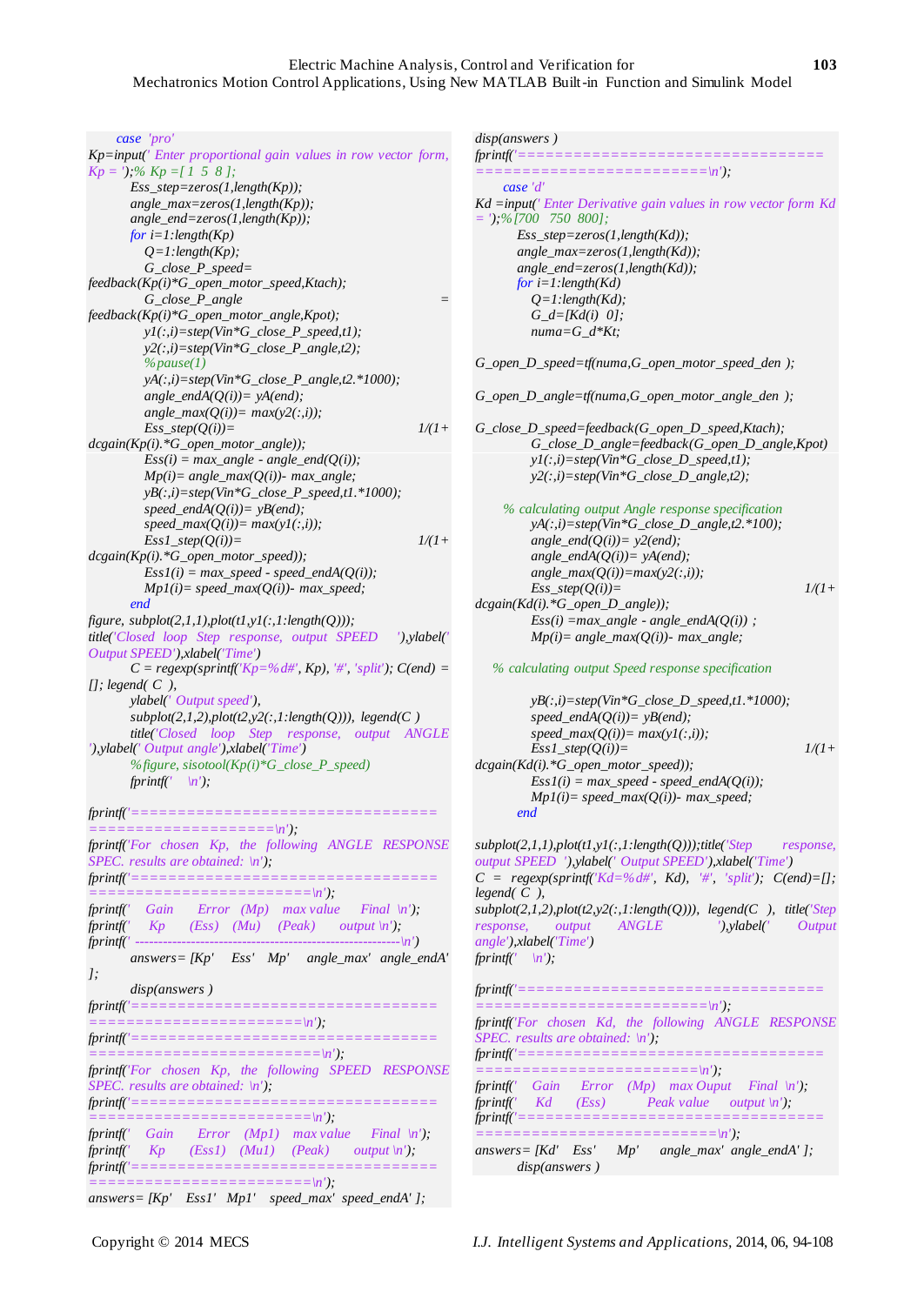$fprintf('==$ *==========================\n'); fprintf('================================= =========================\n'); fprintf('For chosen Kp, the following SPEED RESPONSE SPEC. results are obtained: \n'); fprintf('================================= ==========================\n'); fprintf(' Gain Error (Mp1) max value Final \n'); fprintf(' Kp (Ess1) (Mu1) (Peak) output \n'); fprintf('================================= ========================\n'); answers=* [Kd' Ess1' Mp1' speed\_max' *endA'* ]; *speed\_endA' ]; disp(answers ) fprintf('================================= =======================\n'); case 'i' Ki =input(' Enter Derivative gain values in row vector form Ki = '),%[0.009 1 3]; Ess\_step=zeros(1,length(Ki)); angle\_max=zeros(1,length(Ki)); angle\_end=zeros(1,length(Ki)); for i=1:length(Ki) Q=1:length(Ki); num\_G\_I=[Ki(i)]; den\_G\_I=[1 0]; G\_I=tf(num\_G\_I,den\_G\_I); G\_open\_I\_speed\_num=conv(num\_G\_I,G\_open\_motor\_num); G\_open\_I\_speed\_den=conv(den\_G\_I,G\_open\_motor\_speed\_de n); G\_open\_I\_speed =tf(G\_open\_I\_speed\_num,G\_open\_I\_speed\_den ); G\_open\_I\_angle\_num=conv(num\_G\_I,G\_open\_motor\_num); G\_open\_I\_angle\_den=conv(den\_G\_I,G\_open\_motor\_angle\_de n); G\_open\_I\_angle =tf(G\_open\_I\_angle\_num,G\_open\_I\_angle\_den ); G\_close\_I\_speed=feedback(G\_open\_I\_speed,Ktach); G\_close\_I\_angle=feedback(G\_open\_I\_angle,Kpot); % calculating output Angle response specification y1(:,i)=step(Vin\*G\_close\_I\_speed,t1); y2(:,i)=step(Vin\*G\_close\_I\_angle,t2); %pause(1) yA(:,i)=step(Vin\*G\_close\_I\_angle,t2.\*100); angle\_end*( $Q(i)$ )=  $y2(end)$ ;  *angle\_endA(Q(i))= yA(end);*  $angle\_max(Q(i))=max(y2(:,i));$  $Ess\_step(Q(i))=$   $1/(1+$ *dcgain(Ki(i).\*G\_open\_I\_angle));*  $Ess(i) =max\_angle - angle\_endA(Q(i))$ ;  *Mp(i)= angle\_max(Q(i))- max\_angle; % calculating output speed response specification yB(:,i)=step(Vin\*G\_close\_I\_speed,t1.\*1000); speed\_endA(Q(i))= yB(end);*  $speed\_max(Q(i))=max(yI(:,i));$  $Ess1\_step(Q(i))=$   $1/(1+$ *dcgain(Ki(i).\*G\_open\_I\_speed));*  $Ess1(i) = max\_speed - speed\_endA(Q(i));$  *Mp1(i)= speed\_max(Q(i))- max\_speed; end subplot(2,1,1),plot(t1,y1(:,1:length(Q))); title('Step response, output SPEED '),ylabel(' Output SPEED'),xlabel('Time')*  $C = \text{regexp}(\text{springi'}\text{Kd} = \% \text{d} \#', \qquad \text{Ki}), \qquad \text{``#''}, \qquad \text{``split''},$ *C(end)=[];legend(C ),subplot(2,1,2),plot(t2,y2(:,1:length(Q))), legend(C ), title('Step response, output ANGLE '),ylabel(' Output angle'),xlabel('Time'), format short, fprintf(' \n'); fprintf('================================= ========================\n'); fprintf('For chosen Ki, the following ANGLE response spec. results are obtained: \n'); fprintf('================================= =========================\n'); fprintf(' Gain Error (Mp) max output Final \n'); fprintf(' Ki (Ess) Peak value output \n'); fprintf('================================= =========================\n'); answers= [Ki' Ess\_step' Mp' angle\_max' angle\_endA' ]; disp(answers )*  $fprintf('========$ *========================\n'); fprintf('================================= ========================\n'); fprintf('For chosen Kp, the following SPEED response spec. results are obtained: \n');*  $fprintf'==$ *=========================\n'); fprintf(' Gain Error (Mp1) max value Final \n'); fprintf(' Kp (Ess1) (Mu1) (Peak) output \n'); fprintf('================================= =========================\n'); answers= [Ki' Ess1' Mp1' speed\_max' speed\_endA' ]; disp(answers ) fprintf('================================= =========================\n'); fprintf(' The I-controller has the unique ability to return \n') fprintf(' the process back to the exact setpoint that is eliminating \n') fprintf(' the error, but it has a disadvantage based on fact that integration \n') fprintf(' is a continual summing. Integration of error over time means summing \n') fprintf(' up the complete controller error history up to the present time, this means\n') fprintf(' I-controller can initially allow a large deviation at the instant the error is \n') fprintf(' produced. This can lead to system instability and cyclic operation \n') case 'pd' Kp =input('Enter Proprtinal gain values in row vector form Kp = ');%[1, 1.5 , 1.8703 ]; Kd=input('Enter Derivative gain values in row vector form Kd = ');%[ 1,2,3.336 ] Ess\_step=zeros(1,length(Kd)); angle\_max=zeros(1,length(Kd)); angle\_end=zeros(1,length(Kd)); for i=1:length(Kp)*

Copyright © 2014 MECS *I.J. Intelligent Systems and Applications,* 2014, 06, 94-108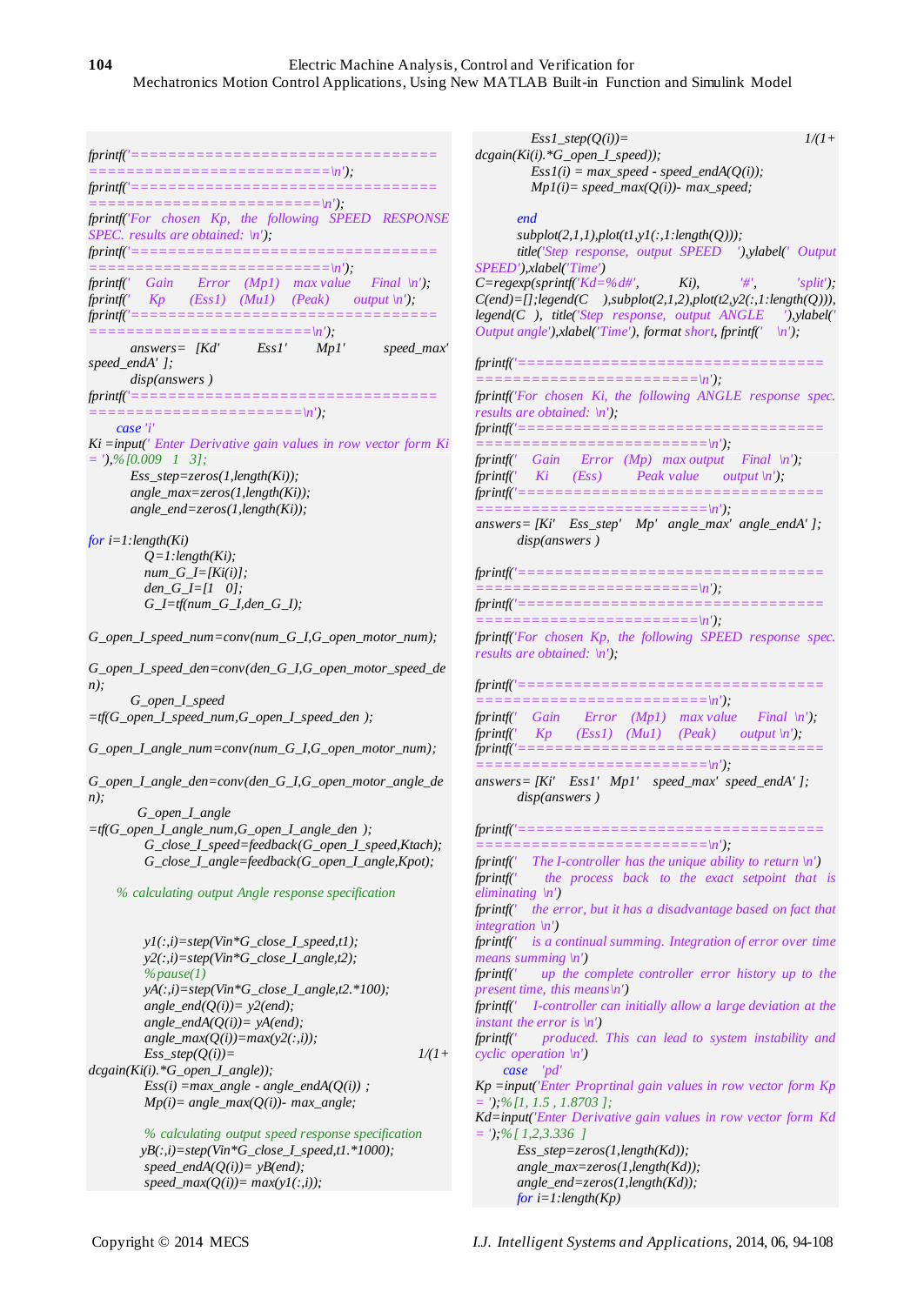| $Q=1$ : length(Kp);<br>for $ii=1$ : length(Kd)                                                                                           | $G_PD = Kd(i)*[1, Kp(i)/Kd(ii)];$                                                           |                     |
|------------------------------------------------------------------------------------------------------------------------------------------|---------------------------------------------------------------------------------------------|---------------------|
| G_open_PD_speed=tf                                                                                                                       | $num = conv(G_PD, Kt);$<br>$(num, [La^*Jm,$                                                 | $(Ra*Jm+bm*La)$ ,   |
| $(Ra *bm+Kt*Kb))$ ;<br>$G\_open\_PD\_angle=tf$                                                                                           | $(num, [La*Jm,$                                                                             | $(Ra*Jm+bm*La)$ ,   |
| $(Ra *bm+Kt*Kb), 0$ .                                                                                                                    |                                                                                             |                     |
| $G_{\text{close\_}PD_{\text{speed}}=\text{feedback}(G_{\text{open\_}PD_{\text{speed}},\text{Ktach})$ ;                                   |                                                                                             |                     |
| G_close_PD_angle=feedback(G_open_PD_angle,Kpot);                                                                                         |                                                                                             |                     |
|                                                                                                                                          | $yI(:,i)=step(Vin*G\_close\_PD\_speed,tl);$<br>$y2(:,i)=step(Vin* G\_close\_PD\_angle,t2);$ |                     |
| $\%$ <i>pause</i> (1)                                                                                                                    |                                                                                             |                     |
|                                                                                                                                          | $yA(:,i)=step(Vin.*G\_close\_PD\_angle,t2.*1000);$                                          |                     |
|                                                                                                                                          | angle_end( $Q(i)$ )= $y2(end)$ ;                                                            |                     |
|                                                                                                                                          | angle_endA( $Q(i)$ )= yA(end);<br>$angle\_max(Q(i))=max(y2(:,i));$                          |                     |
| $Ess\_step(Q(i))=$                                                                                                                       |                                                                                             |                     |
| $1/(1 + degain(Kd(i). *G\_open\_PD\_angle));$                                                                                            |                                                                                             |                     |
|                                                                                                                                          | $Ess(i) = max\_angle - angle\_endA(Q(i))$ ;                                                 |                     |
|                                                                                                                                          | $Mp(i) = angle\_max(Q(i))$ - max_angle;                                                     |                     |
| % calculating output speed response specification                                                                                        |                                                                                             |                     |
|                                                                                                                                          | $yAI(:,i)=step(Vin.*G\_close\_PD\_speed,t1.*1000);$                                         |                     |
|                                                                                                                                          | speed_end( $Q(i)$ )= $yI(end)$ ;<br>$speed\_max(Q(i))=max(yI(:,i));$                        |                     |
|                                                                                                                                          | $speed\_endA(Q(i))= yAI(end);$                                                              |                     |
| $Ess\_step(Q(i))=$<br>$1/(1+dcgain(Kd(i).*G\_open\_PD\_speed));$                                                                         |                                                                                             |                     |
|                                                                                                                                          | $Ess1(i) = max\_speed - speed\_endA(Q(i))$ ;                                                |                     |
|                                                                                                                                          | $Mpl(i) = speed\_max(Q(i))$ - max_speed;                                                    |                     |
| end                                                                                                                                      |                                                                                             |                     |
| end                                                                                                                                      |                                                                                             |                     |
| $subplot(2,1,1), plot(t1,y1(:,1:length(Q))), title('Step$                                                                                |                                                                                             | response,           |
| output SPEED '), ylabel(' Output SPEED'), xlabel('Time'),                                                                                |                                                                                             |                     |
| $C = \text{regexp}(\text{spring}(Kp = \frac{9}{6}g\#, Kd = \frac{9}{6}g\#', Kp, Kd), \quad \#', 'split'),$<br>$C(end) = []$ ; legend(C), |                                                                                             |                     |
| $subplot(2,1,2), plot(t2,y2(:,1:length(Q))),$ legend(C ),title('Step                                                                     |                                                                                             |                     |
| response, output                                                                                                                         | ANGLE                                                                                       | '), ylabel(' Output |
| angle'), xlabel('Time')                                                                                                                  |                                                                                             |                     |
| fprintf(' $\langle n' \rangle$ ;                                                                                                         |                                                                                             |                     |
| fprintf('===================================                                                                                             |                                                                                             |                     |
| fprintf('For chosen Kp, Kd the following ANGLE RESPONSE                                                                                  |                                                                                             |                     |
| SPEC. results are obtained: $\langle n' \rangle$ ;                                                                                       |                                                                                             |                     |
| fprintf('===================================                                                                                             |                                                                                             |                     |
| fprintf(' Gain Gain Error (Mp) max Output<br><i>Final</i> $\langle n' \rangle$ ;                                                         |                                                                                             |                     |
| fprintf(' Kp Kd (Ess) Peak value output                                                                                                  |                                                                                             |                     |
| $\langle n' \rangle$ ;                                                                                                                   |                                                                                             |                     |
| fprintf('===================================<br>$=$ = $=$ $=$ $=$ $=$                                                                    |                                                                                             |                     |
| answers= $[Kp'$ Kd' Ess'                                                                                                                 |                                                                                             | $Mp'$ angle_max'    |
| angle_endA'];<br>disp(answers)                                                                                                           |                                                                                             |                     |
| fprintf('===================================                                                                                             |                                                                                             |                     |
|                                                                                                                                          |                                                                                             |                     |
| fprintf('===================================                                                                                             |                                                                                             |                     |
|                                                                                                                                          |                                                                                             |                     |

*fprintf('For chosen Kp,Kd the following ANGLE RESPONSE SPEC. results are obtained: \n'); fprintf('================================= ==========================\n'); fprintf(' Gain Gain Error (Mp1) max value Final \n'); fprintf(' Kp Kd (Ess1) (Mu1) (Peak) output \n');*  $fprint('==$ *====================\n'); aanswers= [ Kp' Kd' Ess1' Mp1' speed\_max' speed\_endA' ]; disp(aanswers )*  $fprintf('=========$ *======================\n'); case 'lead' Kc =input('Enter Lead gain values in row vector form Kc = ');%[34,300,450 ]; Z=input('Enter Lead zero value, Z = ');%[ 1.5410]; P=input('Enter Lead Pole value , P = '); %[15.410] Ess\_step=zeros(1,length(Kc)); angle\_max=zeros(1,length(Kc)); angle\_end=zeros(1,length(Kc)); figure for i=1:length(Kc) for ii=1:length(Z) for iii=1:length(P) Q=1:length(Kc); num\_lead= Kc(i).\*[ 1 Z(ii)]; den\_lead= [ 1 P(iii)]; disp(' Lead Transfer function : ') G\_lead=tf(num\_lead,den\_lead) G\_open\_lead\_speed=series (G\_lead ,G\_open\_motor\_speed); G\_open\_lead\_angle=series (G\_lead ,G\_open\_motor\_angle); disp(' Closed loop Transfer function, SPEED/Vin= : ') G\_close\_lead\_speed=feedback(G\_open\_lead\_speed,Ktach) disp(' Closed loop Transfer function, ABLE/Vin= : ') G\_close\_lead\_angle=feedback(G\_open\_lead\_angle,Kpot) y1(:,iii)=step(Vin\*G\_close\_lead\_speed,t1); y2(:,iii)=step(Vin\*G\_close\_lead\_angle,t2); % pause(1) yA(:,iii)=step(Vin\*G\_close\_lead\_angle,t2.\*1000); plot(t1,y1(:,1:length(Kp))) hold on title('Step response, output ANGLE '),ylabel(' Output ANGLE'),xlabel('Time'),C=regexp(sprintf('Kc=%d# P=%d# Z=%d#', Kc,P,Z), '#', 'split'); C(end)=[];legend(C ), angle\_end(iii)= y2(end);*

 *angle\_endA(iii)= yA(end); angle\_max(iii)=max(y2(:,iii)); Ess\_step(iii)= 1/(1+ dcgain(Kc(i).\*G\_close\_lead\_angle)); Ess(iii) =angle\_max(iii) - angle\_endA(iii) ; Mp(iii)= angle\_max(iii)- max\_angle; end end end case 'lead integral' Kc =input('Enter Lead-Integral gain values in row vector form Kc = ');%[4 7 30 ];*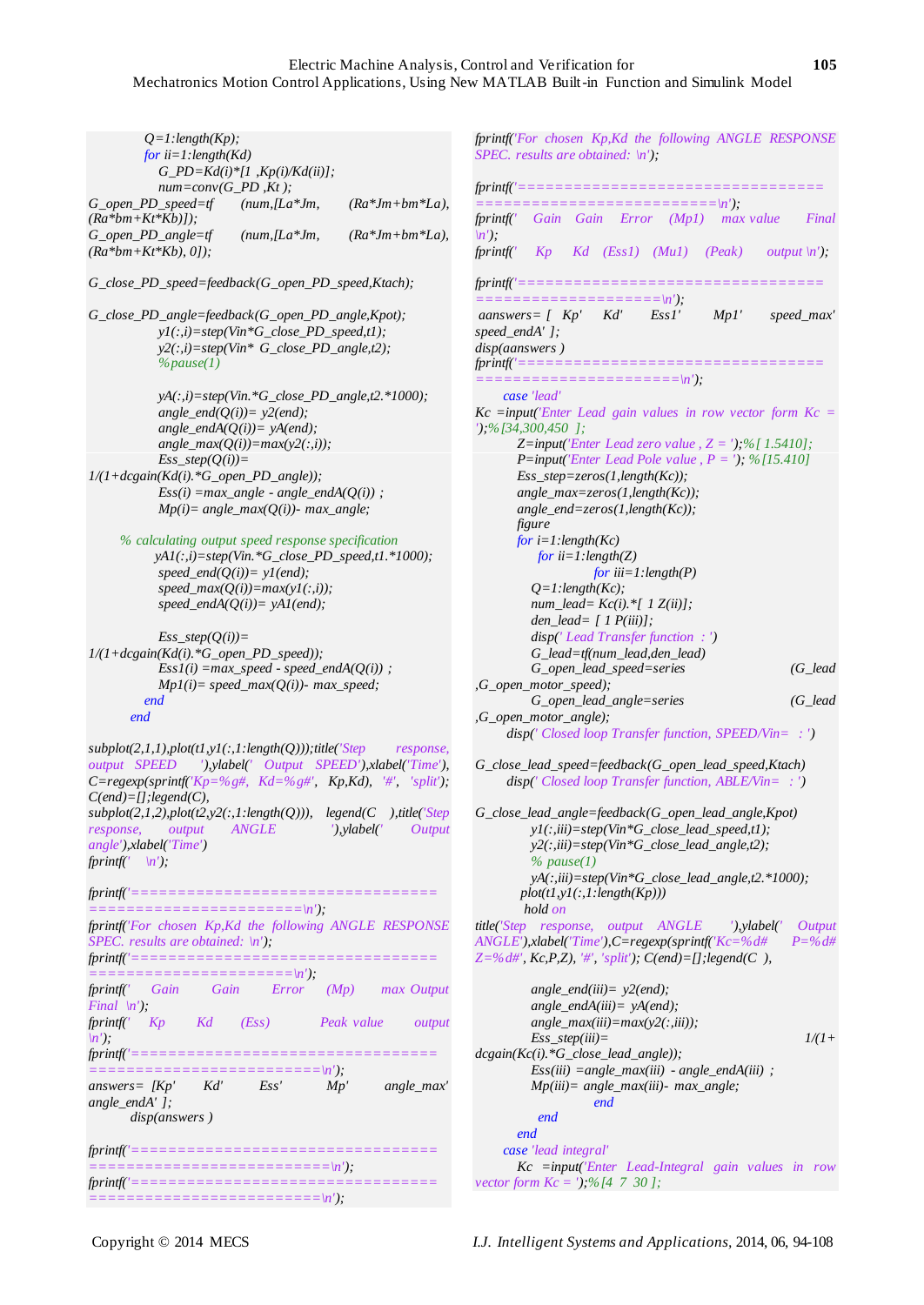*Z=input('Enter Lead-Integral zero , Z = ');%[ 0.15410]; P=input('Enter Lead-Integral Pole , P = '); %[1.5410]; Ess\_step=zeros(1,length(Kc)); angle\_max=zeros(1,length(Kc)); angle\_end=zeros(1,length(Kc)); for i=1:length(Kc) Q=1:length(Kc); num\_lead= Kc(i)\*[ 1 Z]; den\_lead\_integral= conv([1 0],[ 1 P]); G\_lead\_integral=tf(num\_lead,den\_lead\_integral); G\_open\_controller\_speed=series (G\_lead\_integral ,G\_open\_motor\_speed) G\_open\_controller\_angle=series (G\_lead\_integral ,G\_open\_motor\_angle) G\_close\_controller\_speed=feedback(G\_open\_controller\_speed, Ktach); G\_close\_controller\_angle=feedback(G\_open\_controller\_angle, Kpot) y1(:,i)=step(Vin\*G\_close\_controller\_speed,t1); y2(:,i)=step(Vin\*G\_close\_controller\_angle,t2); %pause(1) yA(:,i)=step(Vin\*G\_close\_controller\_angle,t2.\*1000);*  $angle\_end(Q(i))= y2(end);$  *angle\_endA(Q(i))= round(yA(end));*  $angle\_max(Q(i))=max(y2(:,i));$  $Ess\_step(Q(i))=$   $1/(1+$ *dcgain(Kc(i).\*G\_open\_controller\_angle));*  $Ess(i) =max\_angle - angle\_endA(Q(i))$ ;  *Mp(i)= angle\_max(Q(i))- max\_angle; end subplot(2,1,1),plot(t1,y1(:,1:length(Q))); title('Step response, output SPEED '),ylabel(' Output SPEED'),xlabel('Time')*  $C = \text{regexp}(\text{spring}(Kd=0\% d\#', Kc), \#', 'split'), C(\text{end}) = [];$ *legend( C ), subplot(2,1,2),plot(t2,y2(:,1:length(Q))), legend(C ) title('Step response, output ANGLE '),ylabel(' Output angle'),xlabel('Time') fprintf*(' \n'); *fprintf('================================\n' ); fprintf('For chosen Kc the following ANGLE RESPONSE SPEC. results are obtained: \n'); fprintf('=================================\ n'); fprintf(' Gain Error (Mp) max Output Final \n'); fprintf*(' *Kc* (*Ess*) Peak value output  $\langle n' \rangle$ ; *fprintf('=================================\ n'); answers= [Kc' Ess' Mp' angle\_max' angle\_endA' ]; disp(answers )*  $fprintf('==$ *n'); case 'PI' Ki=input('Enter Integral gain Ki = ');%[ 0.01]; Kp=input('Enter Proprtional gain Kp = ');% [9]; Z =[Ki/Kp]; num\_PI=Kp\*[1 Z];*

 *den\_PI=[ 1 0]; G\_PI =tf(num\_PI,den\_PI) G\_open\_PI\_speed\_num=conv(num\_PI,Kt) G\_open\_PI\_speed=series(G\_PI,G\_open\_motor\_speed) G\_open\_PI\_angle=series(G\_PI,G\_open\_motor\_angle) G\_close\_speed=feedback(G\_open\_PI\_speed,1); G\_close\_angle=feedback(G\_open\_PI\_angle,Kpot) subplot(2,1,1),step(Vin\*G\_close\_speed); title('Step response, output speed '), [a,b]=step(Vin\*G\_close\_angle,t1); subplot(2,1,2), plot(t2,a), title('Step response, output angle ') [yA,b]=step(Vin\*G\_close\_angle,t2.\*100); angle\_end= yA(end); angle\_endA = round(yA(end)) ; angle\_max = max(yA); Ess =max\_angle - angle\_endA ; Mp = angle\_max - max\_angle; fprintf*( $\langle n' \rangle$ ; *fprintf('=================================\ n'); fprintf('For chosen Kp,Ki, the following ANGLE RESPONSE SPEC. results are obtained: \n'); fprintf('=================================\ n'); fprintf(' Gain Gain Error (Mp) max output Final \n'); fprintf(' Kp Ki (Ess) Peak value output \n')*; *fprintf('=================================\ n'); answers= [Kp' Ki' Ess' Mp' angle\_max' angle\_endA' ]; disp(answers ) fprintf('=================================\ n'); case 'lag' Kc =input('Enter lag compensator gain values in row vector form Kc = ');%[4 7 30 ]; Z=input('Enter lag zero , Z = ');%[ 0.13410]; P=input('Enter lag Pole , P = '); %[0.013410] for i=1:length(Kc) Q=1:length(Kc); num\_lag= Kc(i)\*[ 1 Z]; den\_lag= [ 1 P]; G\_lag=tf(num\_lag,den\_lag); G\_open\_lag\_speed=series (G\_lag ,G\_open\_motor\_speed) G\_open\_lag\_angle=series (G\_lag ,G\_open\_motor\_angle) G\_close\_lag\_speed=feedback(G\_open\_lag\_speed,Ktach); G\_close\_lag\_angle=feedback(G\_open\_lag\_angle,Kpot) y1(:,i)=step(Vin\*G\_close\_lag\_speed,t1); y2(:,i)=step(Vin\*G\_close\_lag\_angle,t2); %pause(1) yA(:,i)=step(Vin\*G\_close\_lag\_angle,t2.\*100); angle\_end(Q(i))= y2(end); angle\_endA(Q(i))= round(yA(end));*  $angle\_max(Q(i))=max(y2(:,i));$  $Ess\_step(Q(i))=$   $1/(1+$ *dcgain(Kc(i).\*G\_open\_lag\_angle));*  $Ess(i) =max\_angle - angle\_endA(Q(i))$ ;  $Mp(i) = angle\_max(Q(i))$ -  $max\_angle;$  *end subplot(2,1,1),plot(t1,y1(:,1:length(Q)));*

 *title('Step response, output speed '),*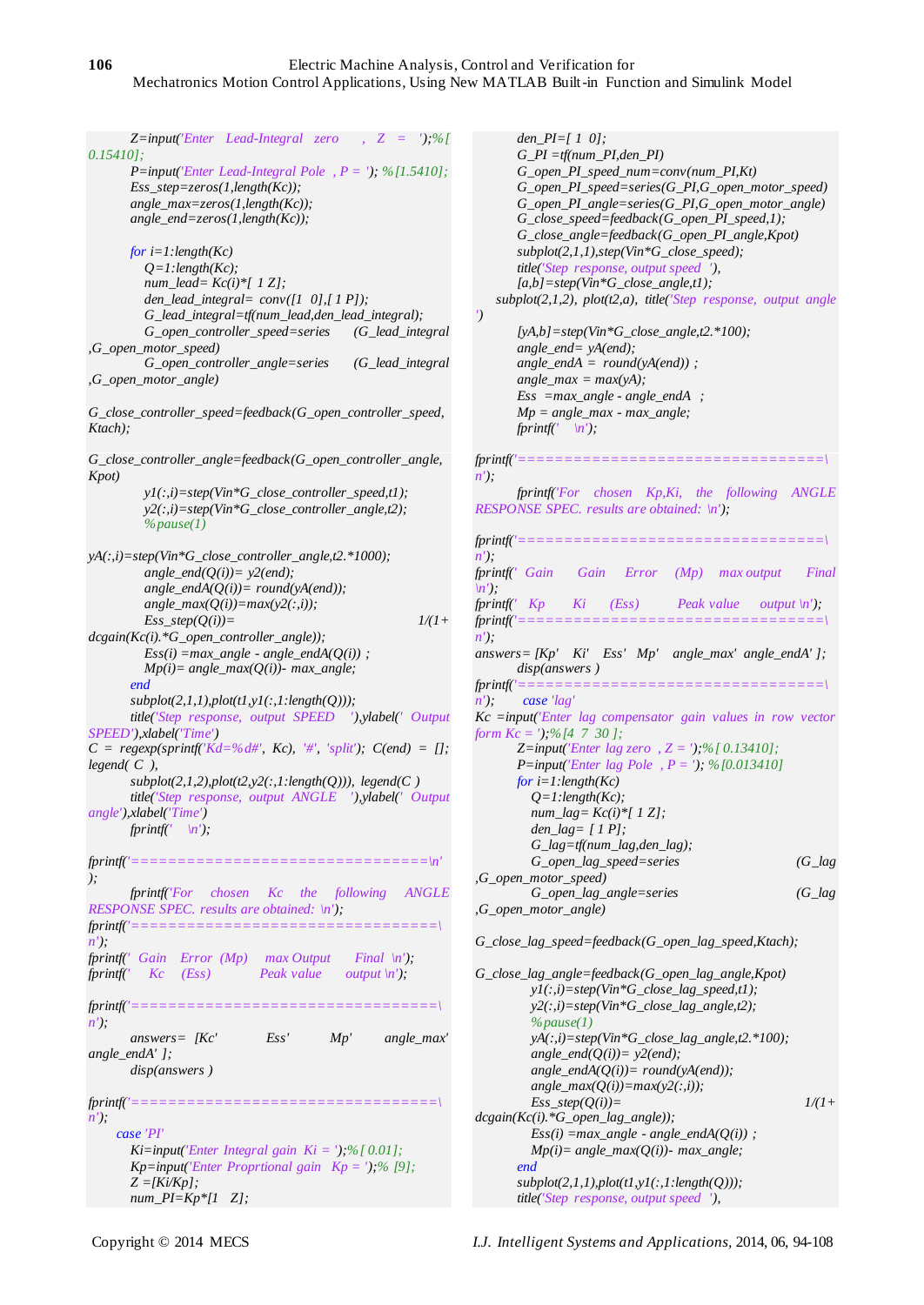# Electric Machine Analysis, Control and Verification for **107** Mechatronics Motion Control Applications, Using New MATLAB Built-in Function and Simulink Model

 $C = \text{regexp}(\text{spring}' Kc = \% d\#', Kc), \#', 'split'),$  *C(end) = []; legend( C ), ylabel(' Output angle') subplot(2,1,1),plot(t2,y2(:,1:length(Q))); title('Step response, output angle ') legend( C ) ,ylabel(' Output angle'),xlabel('Time') fprintf*( $\langle n' \rangle$ ; *fprintf('=================================\ n'); fprintf('For chosen Kc, the following ANGLE RESPONSE SPEC. results are obtained: \n'); fprintf('=================================\ n'); fprintf(' Gain Error (Mp) max output Final \n'); fprintf(' Kc (Ess) Peak value output \n'); fprintf('=================================\ n'); answers= [Kc',Ess', Mp' angle\_max',angle\_endA' ]; disp(answers )*  $fprintf'==$ *n'); case 'pid' Kp=input('Enter PID Proportional gain Kp =');%150 ; Ki=input('Enter PID Integral gain Ki =');%11 Kd =input('Enter PID Derivative gain values in row vector form Kd = ');%[50 75 140]; % Z1=[ 4.3069]; Z2= [0.15410]; for i=1:length(Kp) for ii=1:length(Ki) for iii=1:length(Kd) Q=1:length(Kd); num\_PID= Kd(iii)\*[1 Kp(i)/Kd(iii) Ki(ii)/Kd(iii)] den\_PID= [ 1 0]; G\_PID=tf(num\_PID,den\_PID); G\_open\_PID\_speed=series (G\_PID ,G\_open\_motor\_speed); G\_open\_PID\_angle=series (G\_PID ,G\_open\_motor\_angle); G\_close\_PID\_speed=feedback(G\_open\_PID\_speed,Ktach); G\_close\_PID\_angle=feedback(G\_open\_PID\_angle,Kpot) y1(:,i)=step(Vin\*G\_close\_PID\_speed,t1); y2(:,i)=step(Vin\*G\_close\_PID\_angle,t2); pause(1) angle\_end(Q(i))= y2(end);*  $angle\_max(Q(i))=max(y2(:,i));$  *Ess\_step(Q(i))= 1/(1+ dcgain( G\_open\_PID\_angle)); yA(:,i)=step(Vin\*G\_close\_PID\_angle,t2.\*100); angle\_end(Q(i))= y2(end); angle\_endA(Q(i))= round(yA(end));*  $angle\_max(Q(i))=max(y2(:,i));$  $Ess\_step(Q(i))=$   $1/(1+$ *dcgain(Kd(i).\*G\_open\_PID\_angle));*  $Ess(i) =max\_angle - angle$  *- angle\_endA(Q(i)) ; Mp(i)= angle\_max(Q(i))- max\_angle; end end*

 *end*

 *plot(t1,y1(:,1:length(1))) hold on, title('Step response, output ANGLE '),ylabel(' Output ANGLE'),xlabel('Time')*

output speed or angle. The Simulink model and new built in function were test for desired output speed, angle and selected control

Copyright © 2014 MECS *I.J. Intelligent Systems and Applications,* 2014, 06, 94-108

strategy, results show the applicability, simplicity of use

*output angle '), legend( C ) ,ylabel(' Output angle'),xlabel('Time ') fprintf*(' \n'); *fprintf('=================================\ n'); fprintf('For chosen Kp=%d Ki=%d and Kd=%d, the following ANGLE RESPONSE SPEC. results are obtained: \n', Kp ,Ki, Kd);*  $fprintf' == == =$ *n'); fprintf(' Gain Error (Mp) max output Final \n'); fprintf(' Kd (Ess) Peak Value output \n'); fprintf('=================================\ n'); answers= [Kd',Ess', Mp' ,angle\_max',angle\_endA' ];* disp(answers  $fprintf('======$ *n'); otherwise home, disp( ' '),*   $fprintf'==$ *n'); Such controller is not considered here*  $\langle n' \rangle$ *; fprintf(' Please choose only one of controller listed \n '); fprintf('=================================\ n'); quit=input(' DO YOU WANT TO RUN PROGRAM ONCE AGAIN, ( 1 or 0 ):'); end end home disp(' ') fprintf('=================================\ n'); fprintf(' Thank you, you can send your comments to salem\_farh@yahoo.com\n') fprintf('=================================\ n'); pause(3) home*

*C=regexp(sprintf('Kp=%d# Ki=%d# Kd=%d#', Kp,Ki,Kd), '#', 'split'); C(end)=[];legend(C* 

 $C = regexp(sprintf('Kp=%d# Kd=%i# Kd=%d#', Kd,Ki,Kp),$ *'#', 'split'); C(end) = []; legend( C ),ylabel(' Output angle'), subplot(2,1,2),plot(t2,y2(:,1:length(Q)));title('Step response,* 

*),subplot(2,1,1),plot(t1,y1(:,1:length(Q))); title('Step response, output speed '),*

# VIII.CONCLUSION

New MATLAB built-in function, mathematical and Simulink models are proposed and tested, all designed to be simultaneously simple, user–friendly and to be used to face the two top challenges in developing Mechatronics motion control systems, as well as, for performance analysis and verification of a given electric DC system, proper controller selection and verification for desired